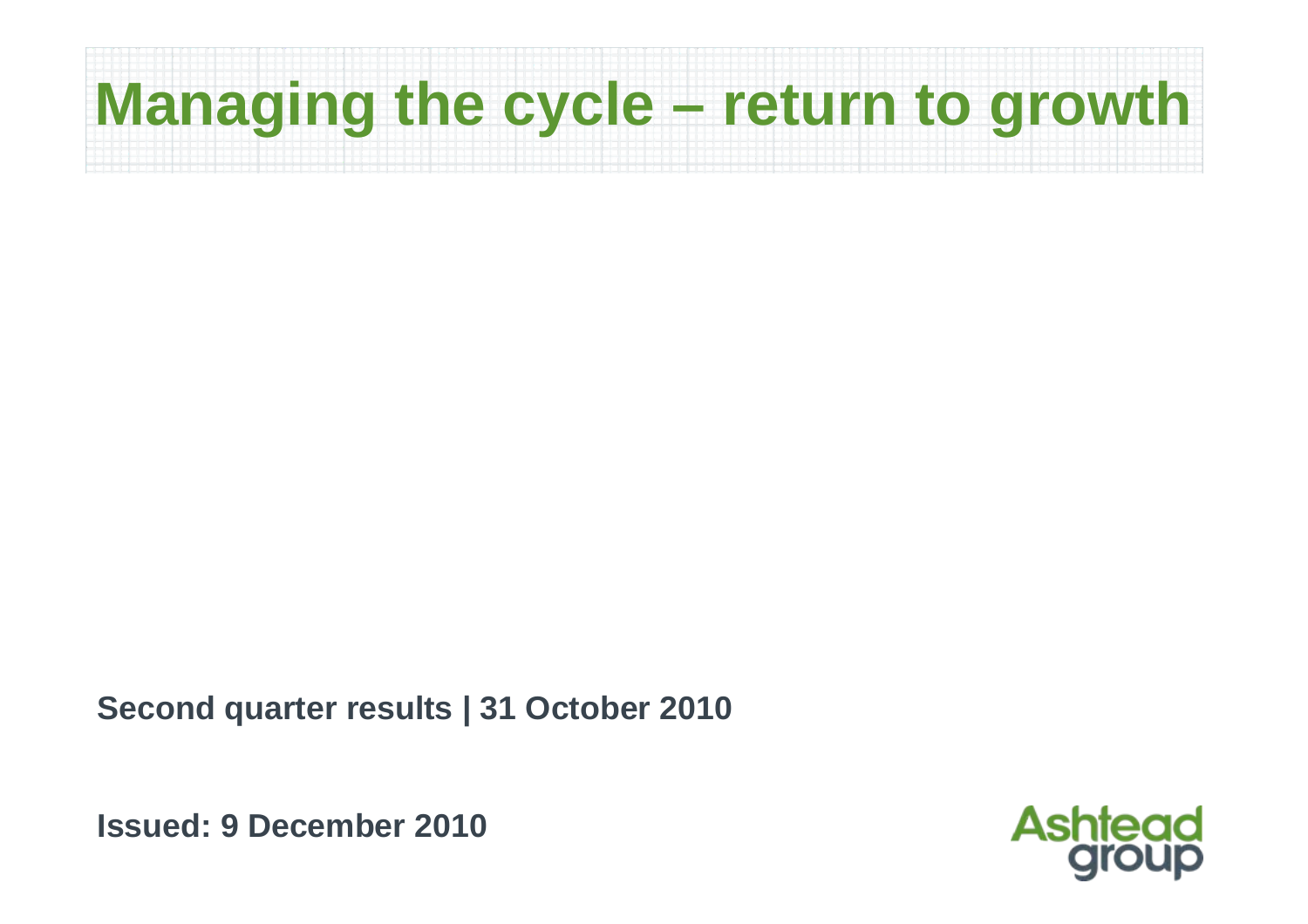#### **Legal notice**

This presentation has been prepared to inform investors and prospective investors in the secondary markets about the Group and does not constitute an offer of securities or otherwise constitute an invitation or inducement to any person to underwrite, subscribe for or otherwise acquire securities in Ashtead Group plc or any of its subsidiary companies.

The presentation contains forward looking statements which are necessarily subject to risks and uncertainties because they relate to future events. Our business and operations are subject to a variety of risks and uncertainties, many of which are beyond our control and, consequently, actual results may differ materially from those projected by any forward looking statements.

Some of the factors which may adversely impact some of these forward looking statements are discussed in the Principal Risks and Uncertainties section on pages 23–25 of the Group's Annual Report and Accounts for the year ended 30 April 2010 and in the unaudited results for the half year and second quarter ended 31 October 2010 under "Current trading and outlook" and "Principal risks and uncertainties". Both these reports may be viewed on the Group's website at **www.ashtead-group.com**

This presentation contains supplemental non-GAAP financial and operating information which the Group believes provides valuable insight into the performance of the business. Whilst this information is considered as important, it should be viewed as supplemental to the Group's financial results prepared in accordance with International Financial Reporting Standards and not as a substitute for them.

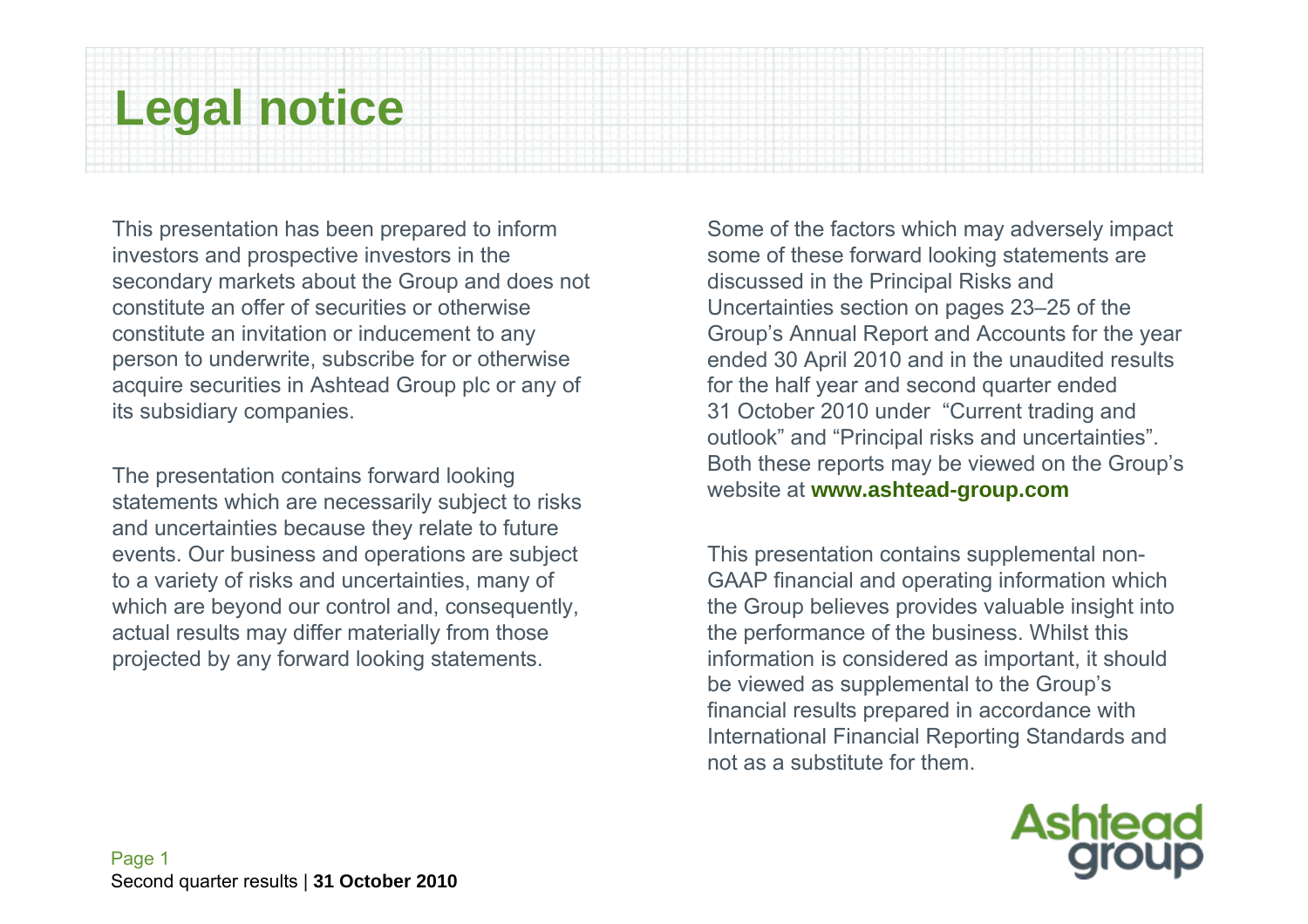

- $\bullet$ Second consecutive quarter of profit growth with half year profits up 41%1 to £30m (2009: £20m)
- US rental revenue<sup>2</sup> up 9%
	- Q2 yield up 3%
	- Physical utilisation at a 5 year high
- $\bullet$ Capital expenditure increased to £96m (2009: £29m)
- $\bullet$ £30m of cash generation – leverage reduced to 2.9x EBITDA
- $\bullet$ Interim dividend raised to 0.93p per share (2009: 0.9p)
- $\bullet$ Outcome for the year expected to be ahead of our earlier expectations

<sup>1</sup> At constant rates of exchange  $2$  On a billings per day basis

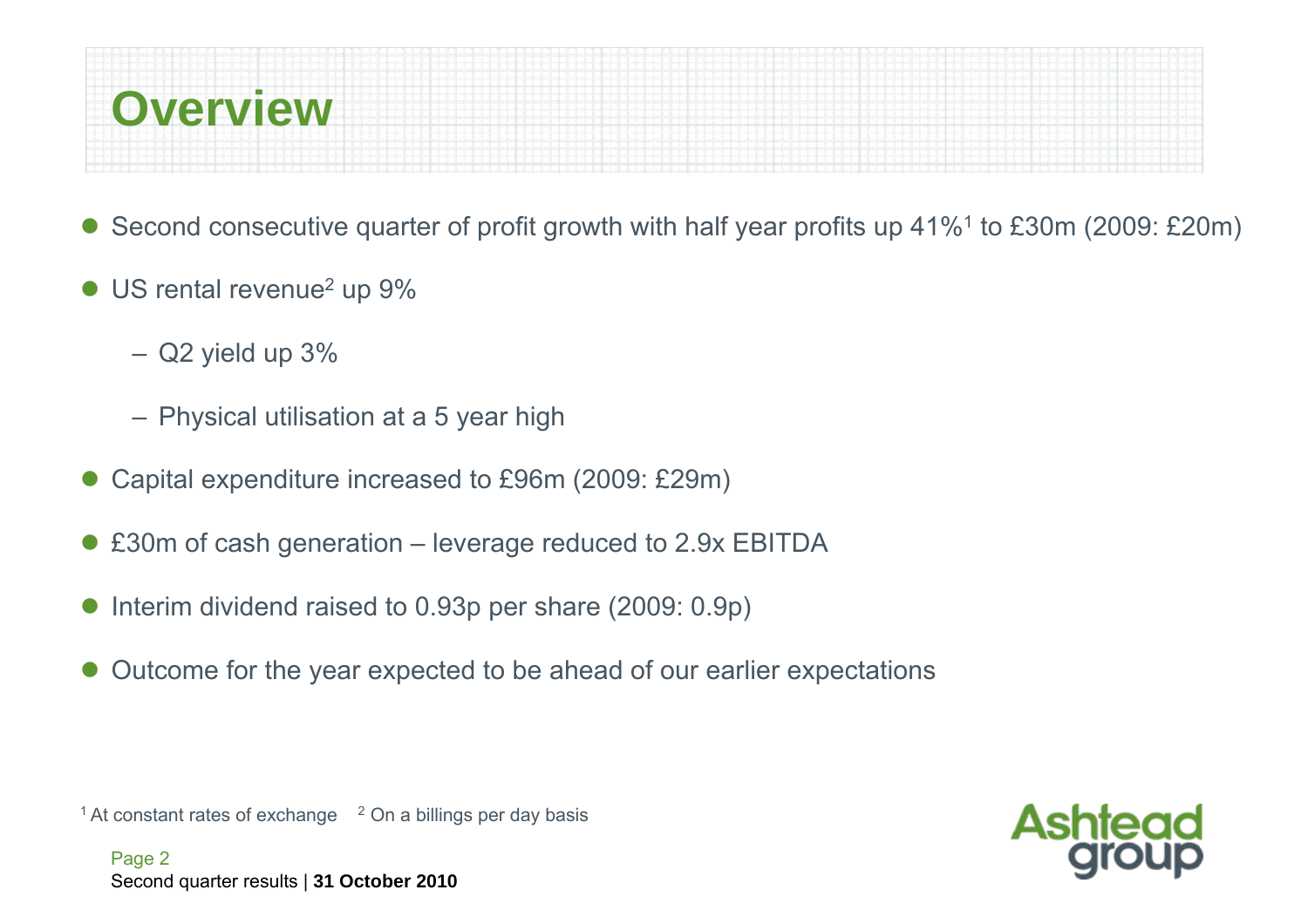# **Ian Robson**  Finance director

Page 3 Second quarter results | **9 December 2010**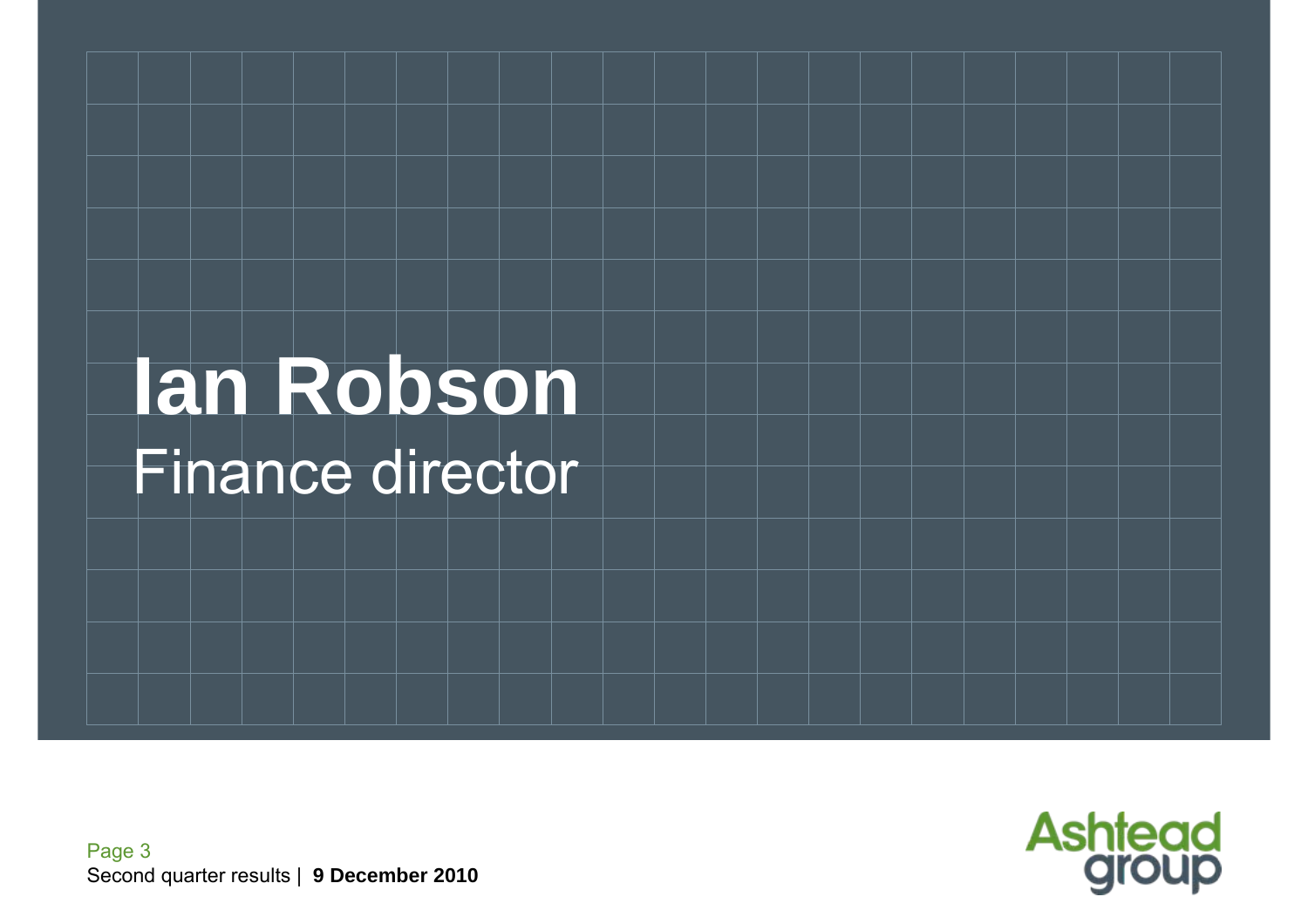## **Q2 revenue and profits**

|                                           | Q2          |               |               |                     |  |  |
|-------------------------------------------|-------------|---------------|---------------|---------------------|--|--|
|                                           |             | 2009          | 2010          |                     |  |  |
| $(\text{Em})$                             | As reported | At 2010 rates | <b>Actual</b> | growth <sup>1</sup> |  |  |
| <b>Revenue</b>                            | 218         | 225           | 245           | $+9%$               |  |  |
| - of which rental                         | 202         | 209           | 222           | $+6%$               |  |  |
| <b>Operating costs</b>                    | (146)       | (150)         | (163)         | $+9%$               |  |  |
| <b>EBITDA</b>                             | 72          | 75            | 82            | $+9%$               |  |  |
| Depreciation                              | (46)        | (48)          | (46)          | $-4%$               |  |  |
| <b>Operating profit</b>                   | 26          | 27            | 36            | $+32%$              |  |  |
| Net interest                              | (15)        | (15)          | (18)          | $+18%$              |  |  |
| <b>Profit before tax and amortisation</b> | 11          | 12            | 18            | $+49%$              |  |  |
|                                           |             |               |               |                     |  |  |
| Earnings per share (p)                    | 1.0         | 1.1           | 2.3           | $+92%$              |  |  |
|                                           |             |               |               |                     |  |  |
| <b>Margins</b>                            |             |               |               |                     |  |  |
| $-EBITDA$                                 | 33.2%       | 33.3%         | 33.3%         |                     |  |  |
| - Operating profit                        | 11.8%       | 11.9%         | 14.5%         |                     |  |  |

 $<sup>1</sup>$  At constant exchange rates</sup>

 $2$  The results in the table above are the Group's underlying results and are stated before exceptionals, intangible amortisation and fair value remeasurements

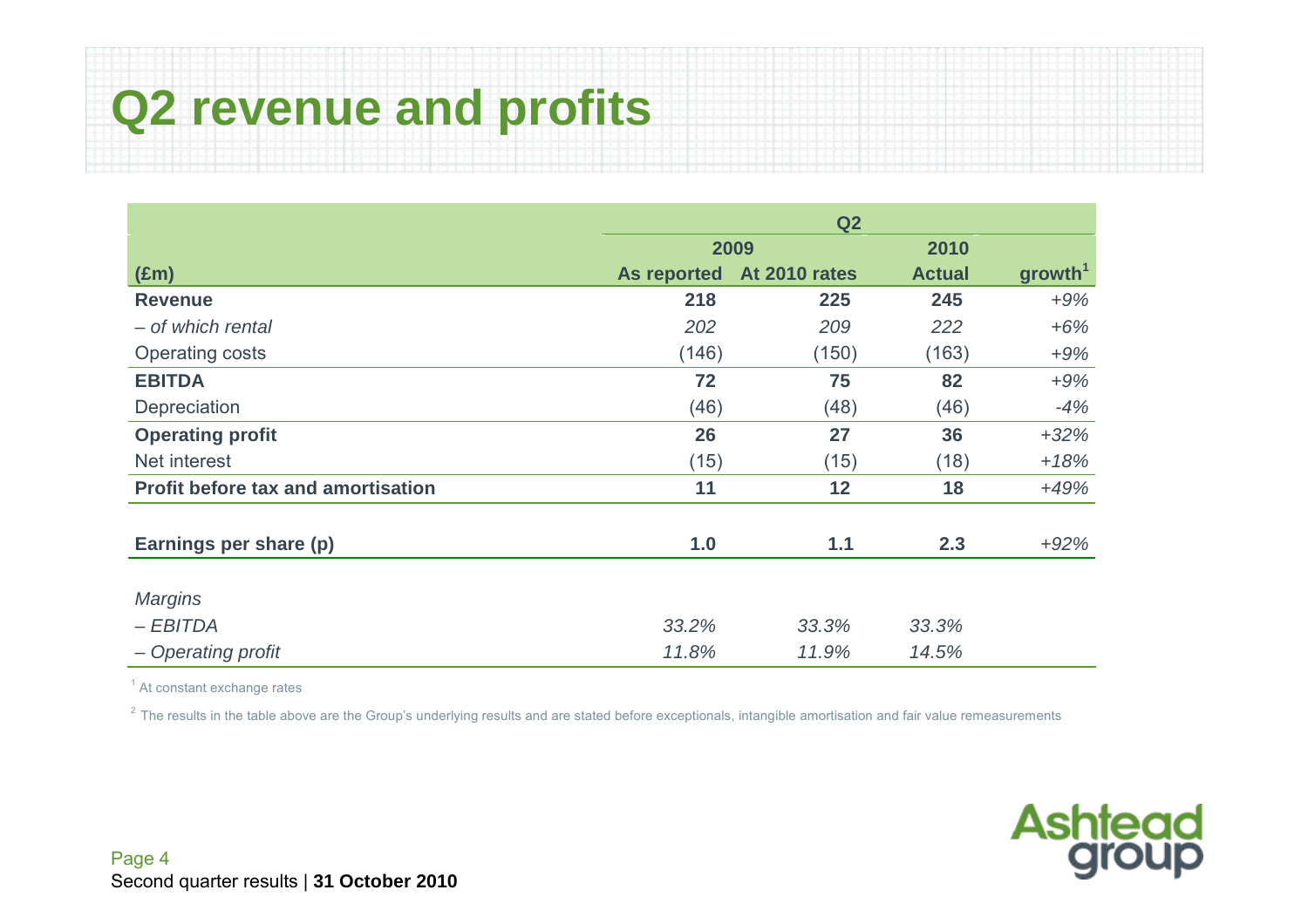## **H1 revenue and profits**

|                                           | H1          |               |               |                     |  |
|-------------------------------------------|-------------|---------------|---------------|---------------------|--|
|                                           |             | 2009          | 2010          |                     |  |
| $(\text{Em})$                             | As reported | At 2010 rates | <b>Actual</b> | growth <sup>1</sup> |  |
| <b>Revenue</b>                            | 439         | 460           | 484           | $+5%$               |  |
| - of which rental                         | 409         | 428           | 441           | $+3%$               |  |
| <b>Operating costs</b>                    | (295)       | (309)         | (324)         | $+5%$               |  |
| <b>EBITDA</b>                             | 144         | 151           | 160           | $+6%$               |  |
| Depreciation                              | (94)        | (98)          | (94)          | $-4%$               |  |
| <b>Operating profit</b>                   | 50          | 53            | 66            | $+25%$              |  |
| Net interest                              | (30)        | (32)          | (36)          | $+14%$              |  |
| <b>Profit before tax and amortisation</b> | 20          | 21            | 30            | $+41%$              |  |
| Earnings per share (p)                    | 2.2         | 2.4           | 3.9           | $+61%$              |  |
| <b>Margins</b>                            |             |               |               |                     |  |
| $-EBITDA$                                 | 32.7%       | 32.8%         | 33.1%         |                     |  |
| - Operating profit                        | 11.3%       | 11.4%         | 13.6%         |                     |  |

<sup>1</sup> At constant exchange rates

 $2$  The results in the table above are the Group's underlying results and are stated before exceptionals, intangible amortisation and fair value remeasurements

**Ashtead**<br>group

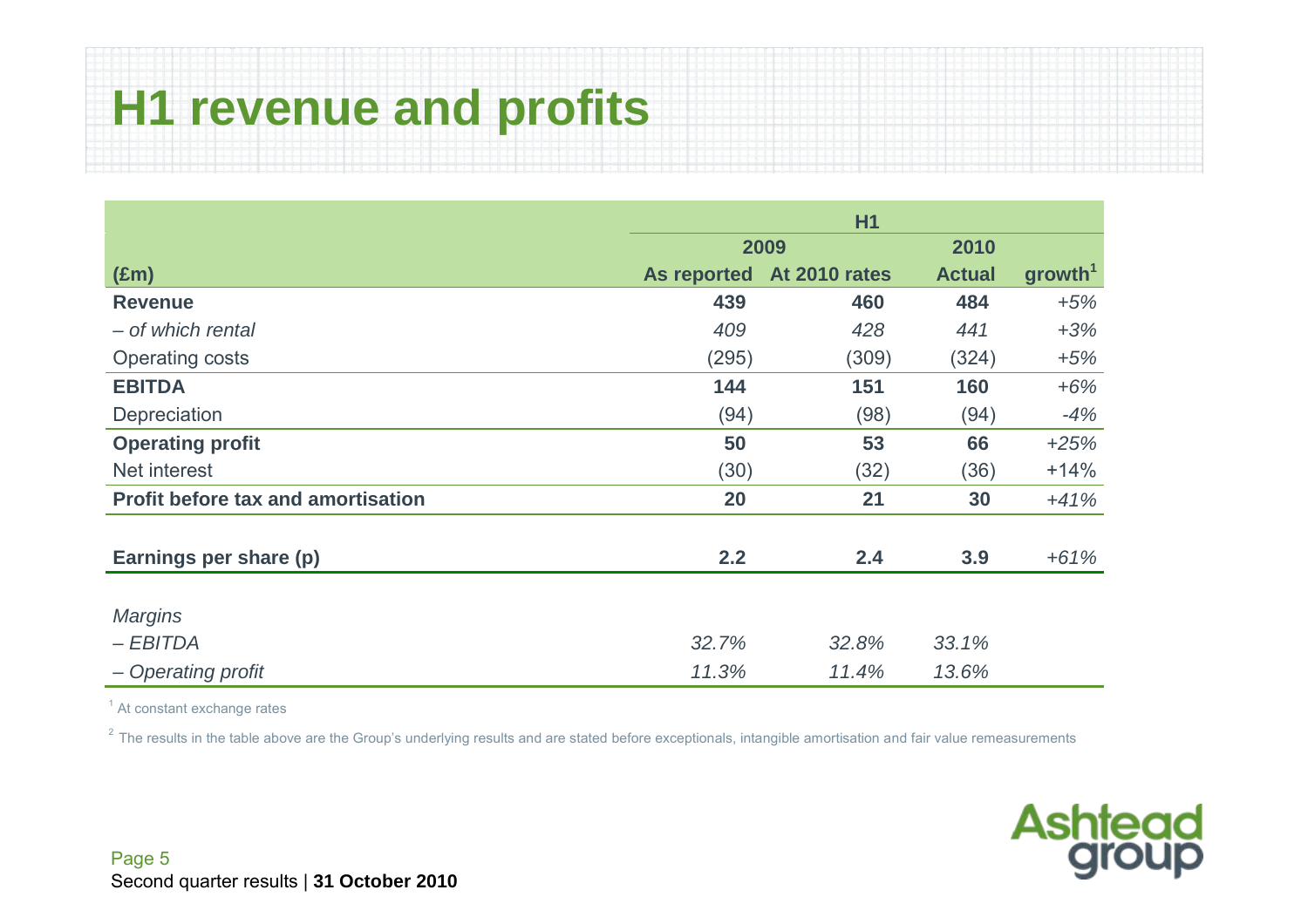#### **Divisional results – H1 revenues**





**A-Plant (£m)** 

84

Page 6 Second quarter results | **31 October 2010**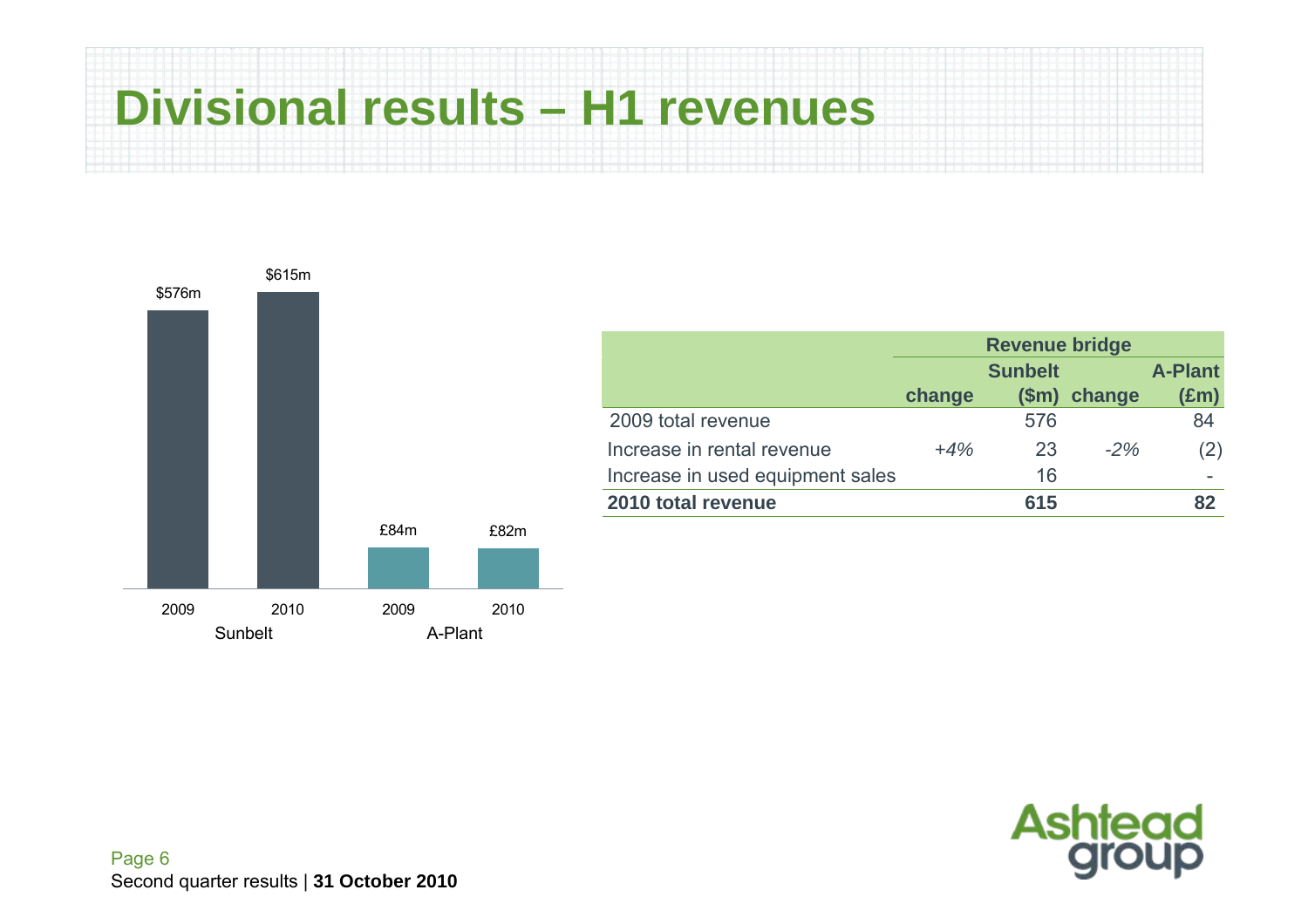## **Divisional results – H1 profits**



#### **EBITDA**

|                                      |        | <b>Sunbelt</b> |        | <b>A-Plant</b> |
|--------------------------------------|--------|----------------|--------|----------------|
|                                      | change | \$m\$          | change | $(\text{Em})$  |
| 2009 EBITDA                          |        | 199            |        | 24             |
| <b>Rental revenues</b>               | $+4%$  | 23             | $-2\%$ | (2)            |
| Operating costs                      | $+3%$  | (13)           | $-5%$  | 2              |
|                                      |        | 209            |        | 24             |
| Change in margin on used fleet sales |        | 3              |        |                |
| 2010 EBITDA                          | $+7%$  | 212            | $+3%$  | 24             |
| Depreciation                         | $-5%$  | (113)          | $-2%$  | (20)           |
| 2010 operating profit                | $+24%$ | 99             | $+35%$ | 4              |



Page 7 Second quarter results | **31 October 2010**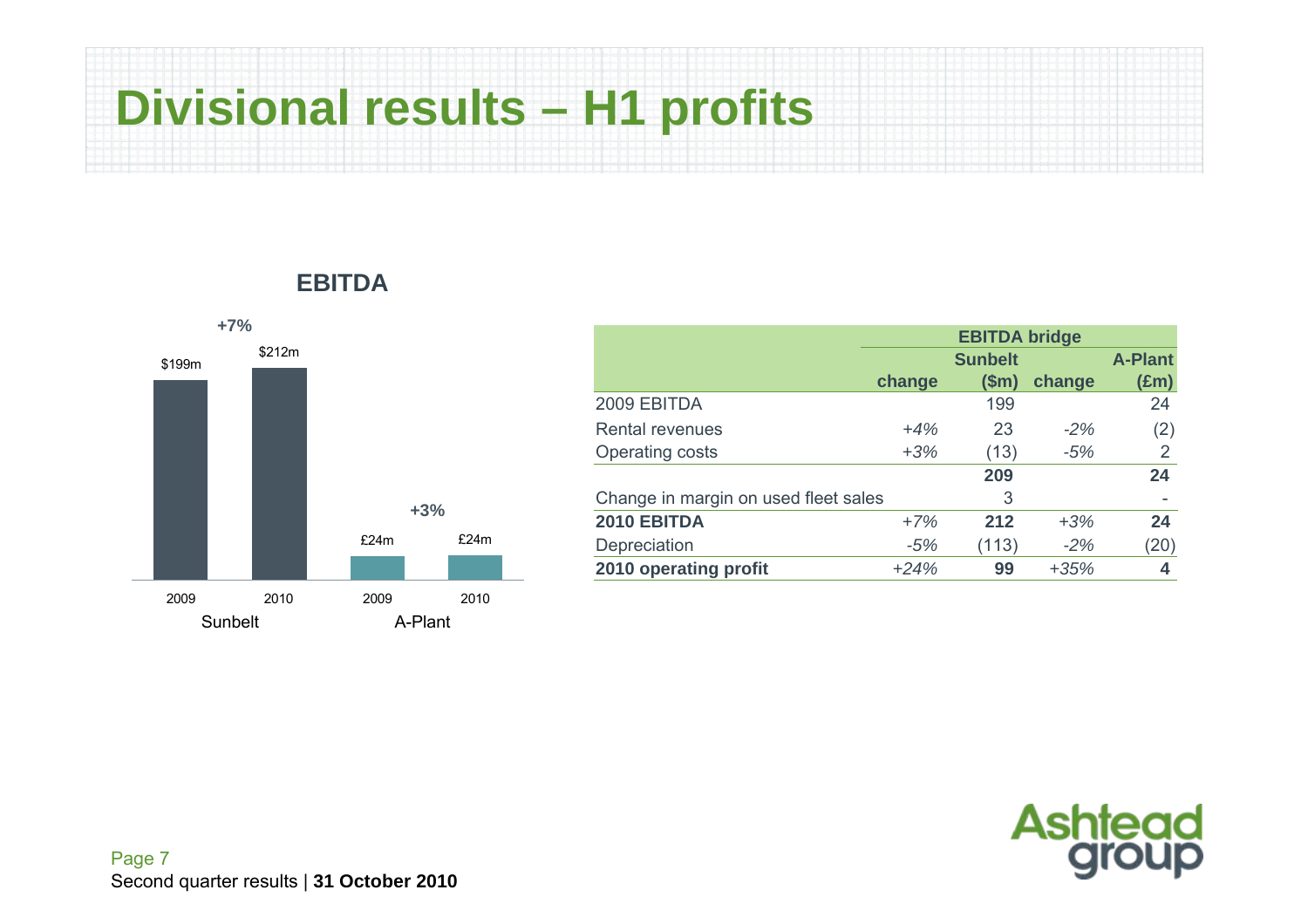**Continued strong cash generation** 

**Cyclical reinvestment in our rental fleet begins**

| $(\text{Em})$                                | H1<br>2009               | <b>H1</b><br>2010        | <b>FY</b><br>2009/10 | <b>LTM</b><br>31 Oct 10 |
|----------------------------------------------|--------------------------|--------------------------|----------------------|-------------------------|
| EBITDA before exceptional items              | 144                      | 160                      | 255                  | 271                     |
| Cash conversion ratio <sup>1</sup>           | 99.7%                    | 89.5%                    | 104.1%               | 97.9%                   |
| Cash inflow from operations <sup>2</sup>     | 143                      | 143                      | 266                  | 266                     |
| Payments for capital expenditure             | (27)                     | (96)                     | (43)                 | (112)                   |
| Rental equipment and other disposal proceeds | 13                       | 22                       | 31                   | 40                      |
|                                              | (14)                     | (74)                     | (12)                 | (72)                    |
| Interest and tax paid                        | (27)                     | (37)                     | (54)                 | (64)                    |
| Exceptional costs paid                       | (5)                      | (2)                      | (8)                  | (5)                     |
| <b>Free cash flow</b>                        | 97                       | 30                       | 192                  | 125                     |
| <b>Business acquisitions</b>                 | $\overline{\phantom{a}}$ | $\overline{\phantom{a}}$ | (1)                  | (1)                     |
| <b>Total cash generated</b>                  | 97                       | 30                       | 191                  | 124                     |
| Dividends paid                               | (8)                      | (10)                     | (13)                 | (15)                    |
| <b>Reduction in net debt</b>                 | 89                       | 20                       | 178                  | 109                     |

1 The ratio of EBITDA to cash inflow from operations 2 Before fleet changes and exceptionals

Our strong (33%) EBITDA margin and consistent cash conversion ensures we generate the cash to fund fleet investment

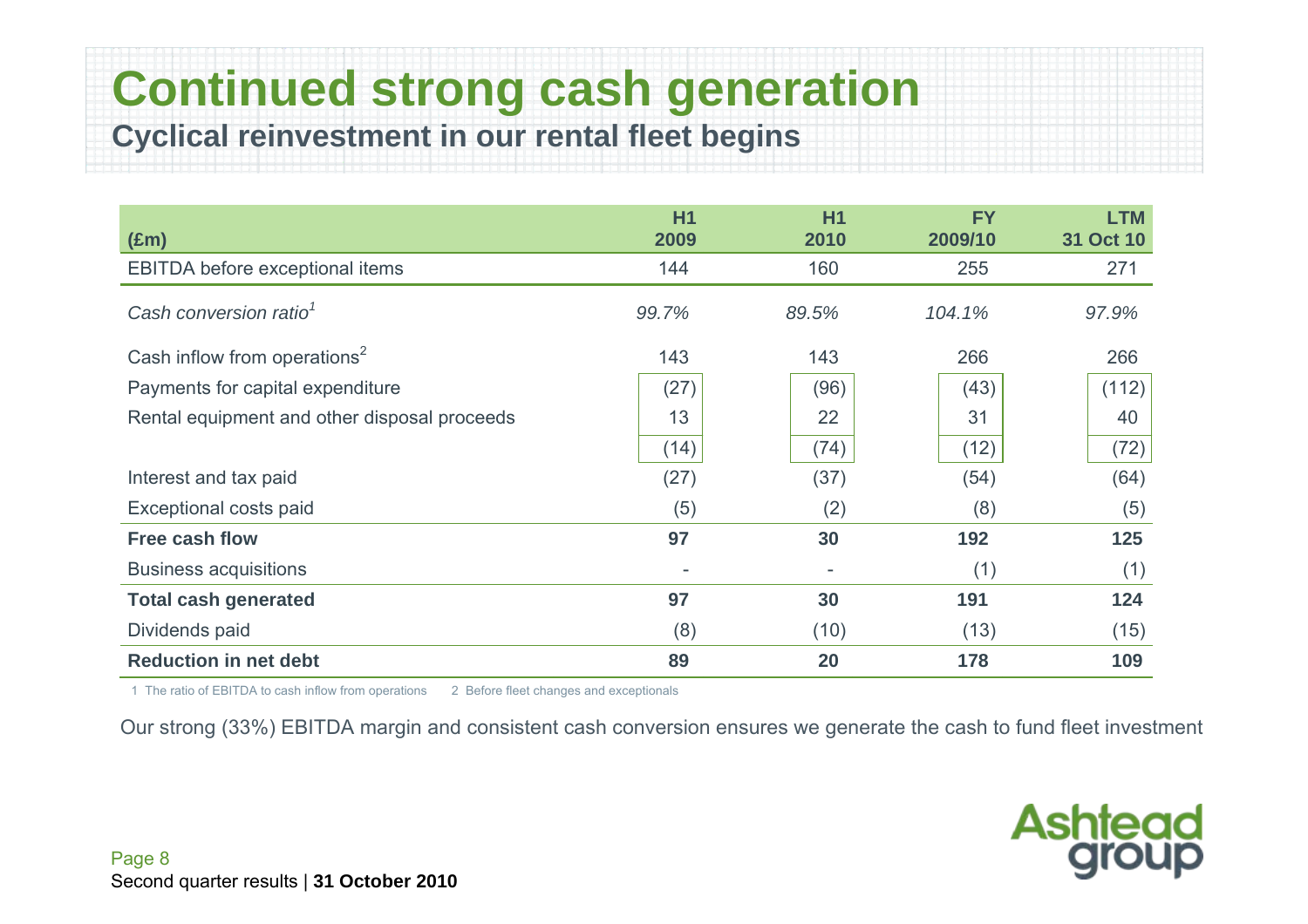#### **Debt leverage**

**Net debt to EBITDA now back to our target 2-3x range**

|                                        | <b>October</b> | <b>April</b>  | <b>October</b> |
|----------------------------------------|----------------|---------------|----------------|
| $(\text{Em})$<br>Net debt at 30 April  | 2009<br>1,036  | 2010<br>1,036 | 2010<br>829    |
|                                        |                |               |                |
| <b>Translation impact</b>              | (102)          | (37)          | (37)           |
| Opening debt at closing exchange rates | 934            | 999           | 792            |
| Change from cash flows                 | (89)           | (178)         | (20)           |
| Non-cash movements                     | $\overline{2}$ | 8             | 5              |
| Net debt at period end                 | 847            | 829           | 777            |
|                                        |                |               |                |
| Comprising:                            |                |               | Þ              |
| First lien senior secured bank debt    | 386            | 368           | F<br>350       |
| Second lien secured notes              | 475            | 513           | F<br>492       |
| Finance lease obligations              | 5              | 3             | 3              |
| Cash in hand                           | (19)           | (55)          | (68)           |
| <b>Total net debt</b>                  | 847            | 829           | 777            |
|                                        |                |               |                |
| Net debt to EBITDA leverage (1)<br>(x) | 3.1            | 3.1           | 2.9            |

#### **Interest** Floating rate: 41% Fixed rate: 59%

1 At constant exchange rate

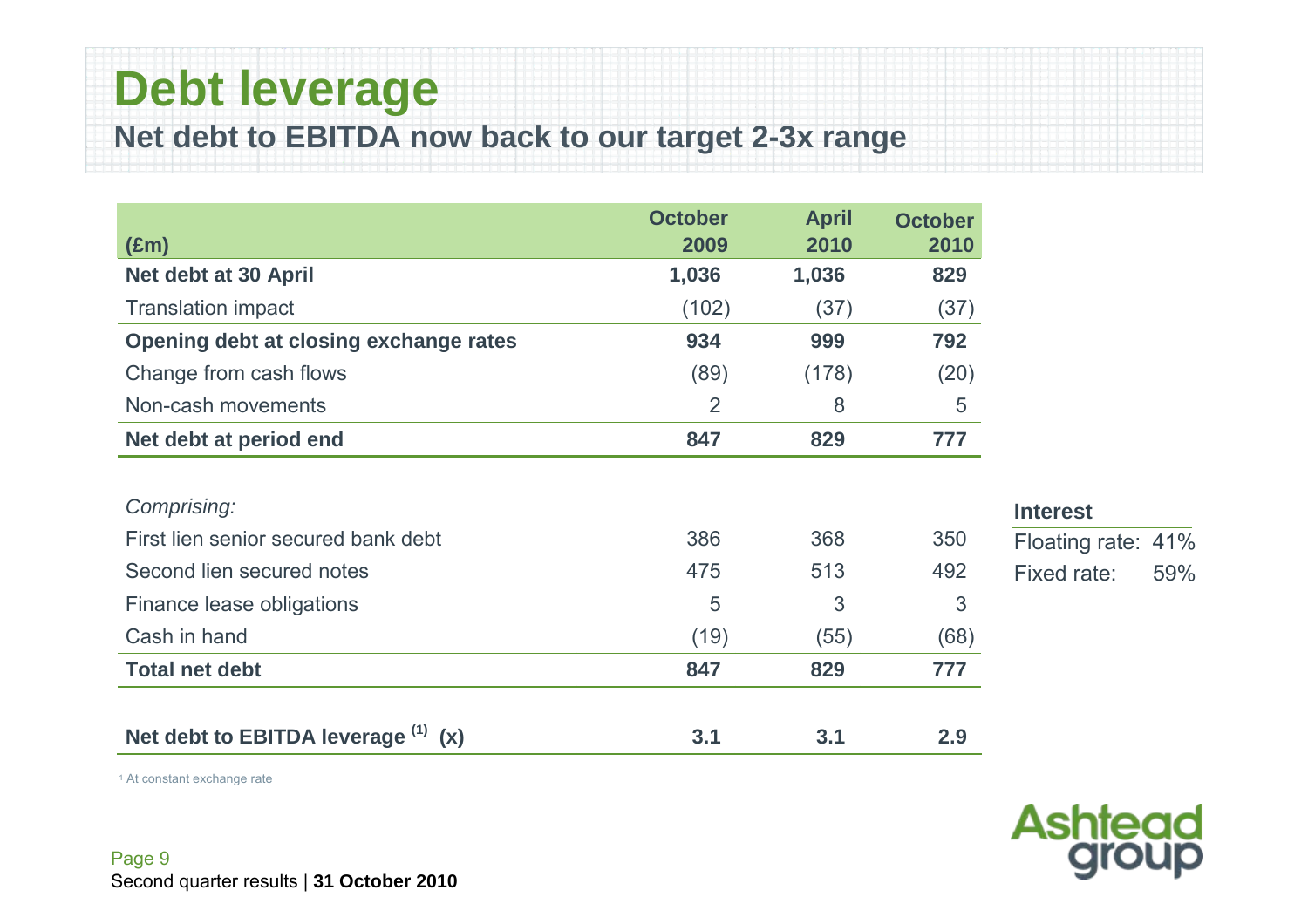### **Stable capital structure with long debt maturities**



- 0 Following November 2009's ABL refinancing, our debt is committed for 4.5 years on average at 31 October 2010
- 0 Extending revolver lenders have pre-agreed that August 2011's term loan and non-extending revolver maturities will be funded from further drawings on the extended revolver tranche
- $\bullet$  Accordingly, our nearest "real" debt maturity is the extended ABL revolver in November 2013

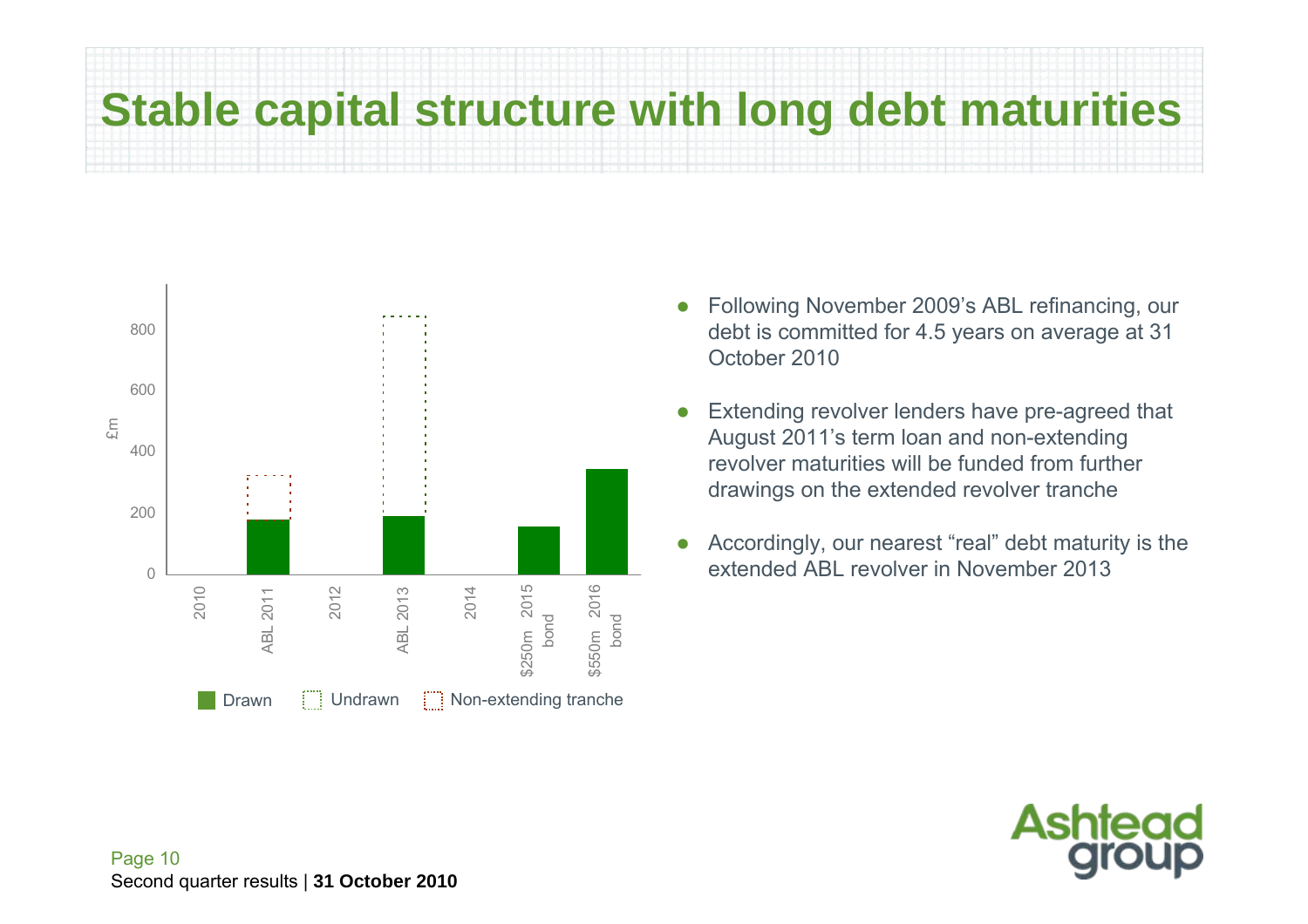#### **Debt anticipated to remain broadly flat in FY 2010/11 as we reinvest in the fleet**



0 Moving forward, we expect to be able to fund fleet reinvestment expenditure and much of our organic fleet growth from cash flow as has been the case in previous cycles



1 At constant exchange rate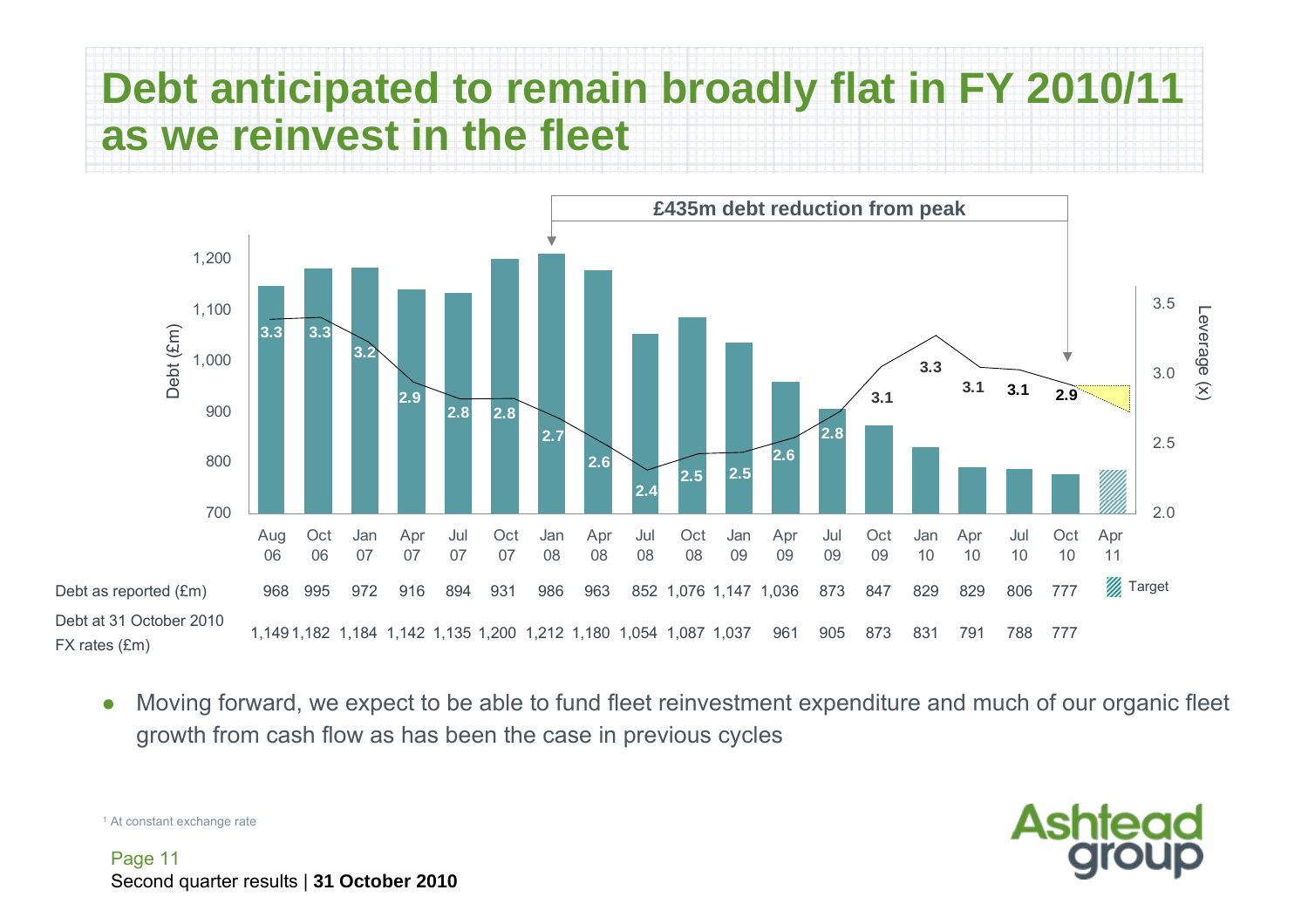

 $\bullet$  Borrowing base reflects August 2010 asset values which were down around 18% from Spring 2007 peak but up 11% from the Autumn 2009 trough

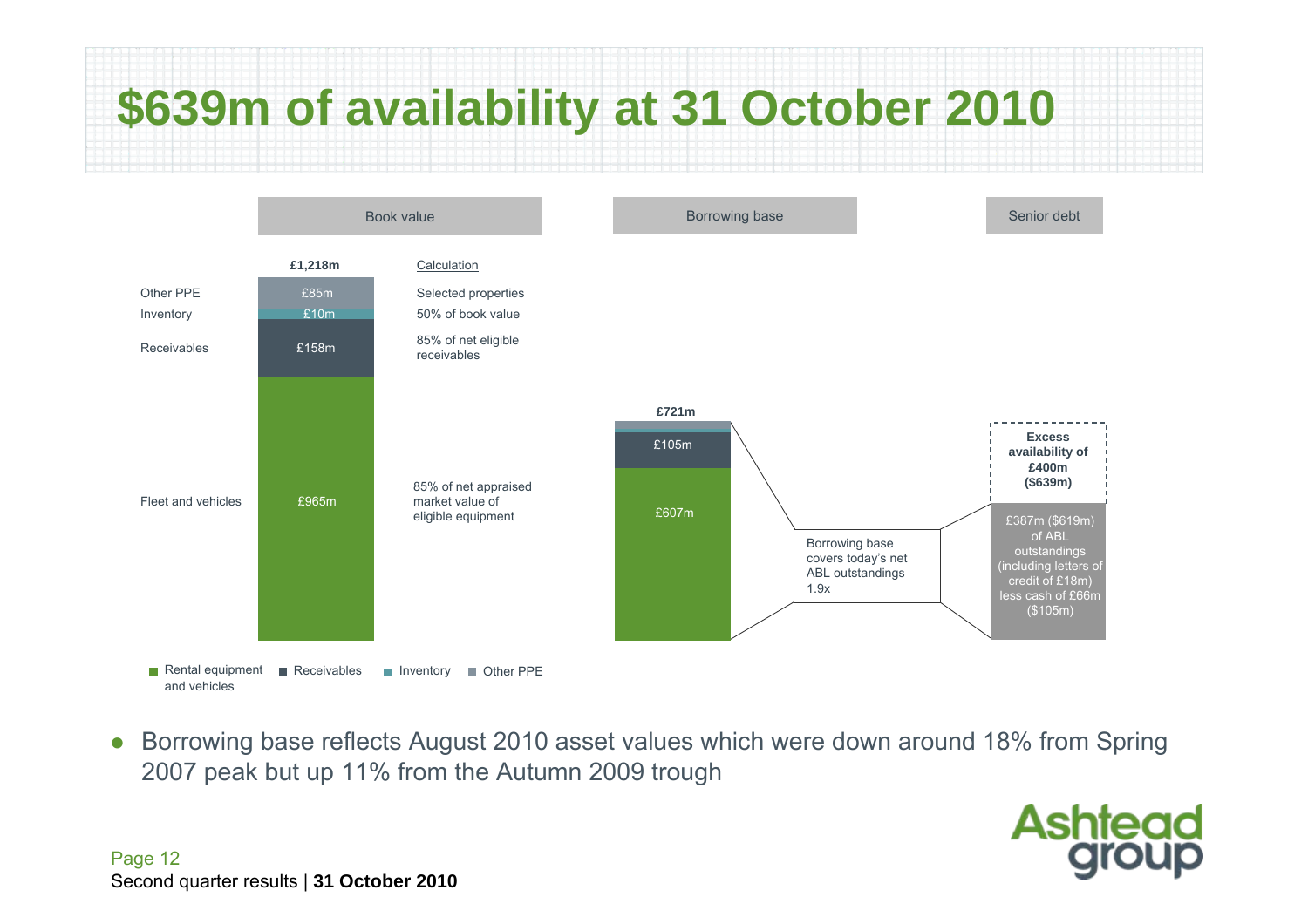# **Geoff Drabble**  Chief executive

Page 13 Second quarter results | **9 December 2010**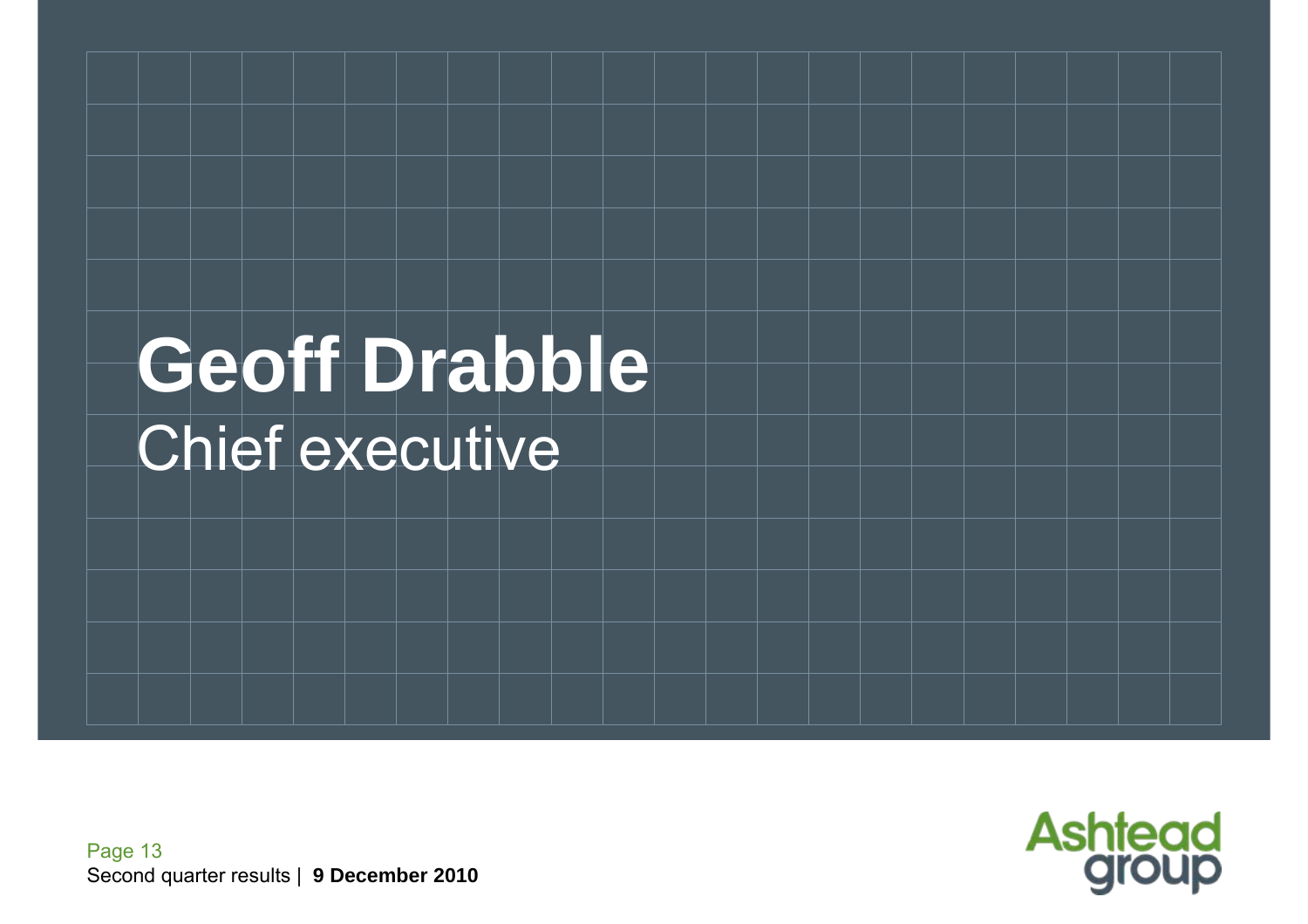#### **Sunbelt – summary Demonstrating encouraging trends**

|                       | Q <sub>2</sub> |     |             |      | H1   |        |  |  |
|-----------------------|----------------|-----|-------------|------|------|--------|--|--|
| \$m\$                 | 2009           |     | 2010 change | 2009 | 2010 | change |  |  |
| <b>Rental revenue</b> | 266            | 286 | $+7%$       | 534  | 557  | $+4%$  |  |  |
| <b>EBITDA</b>         | 100            | 112 | $+11%$      | 199  | 212  | $+7%$  |  |  |
| Operating profit      | 41             | 55  | $+34%$      | 80   | 99   | $+24%$ |  |  |

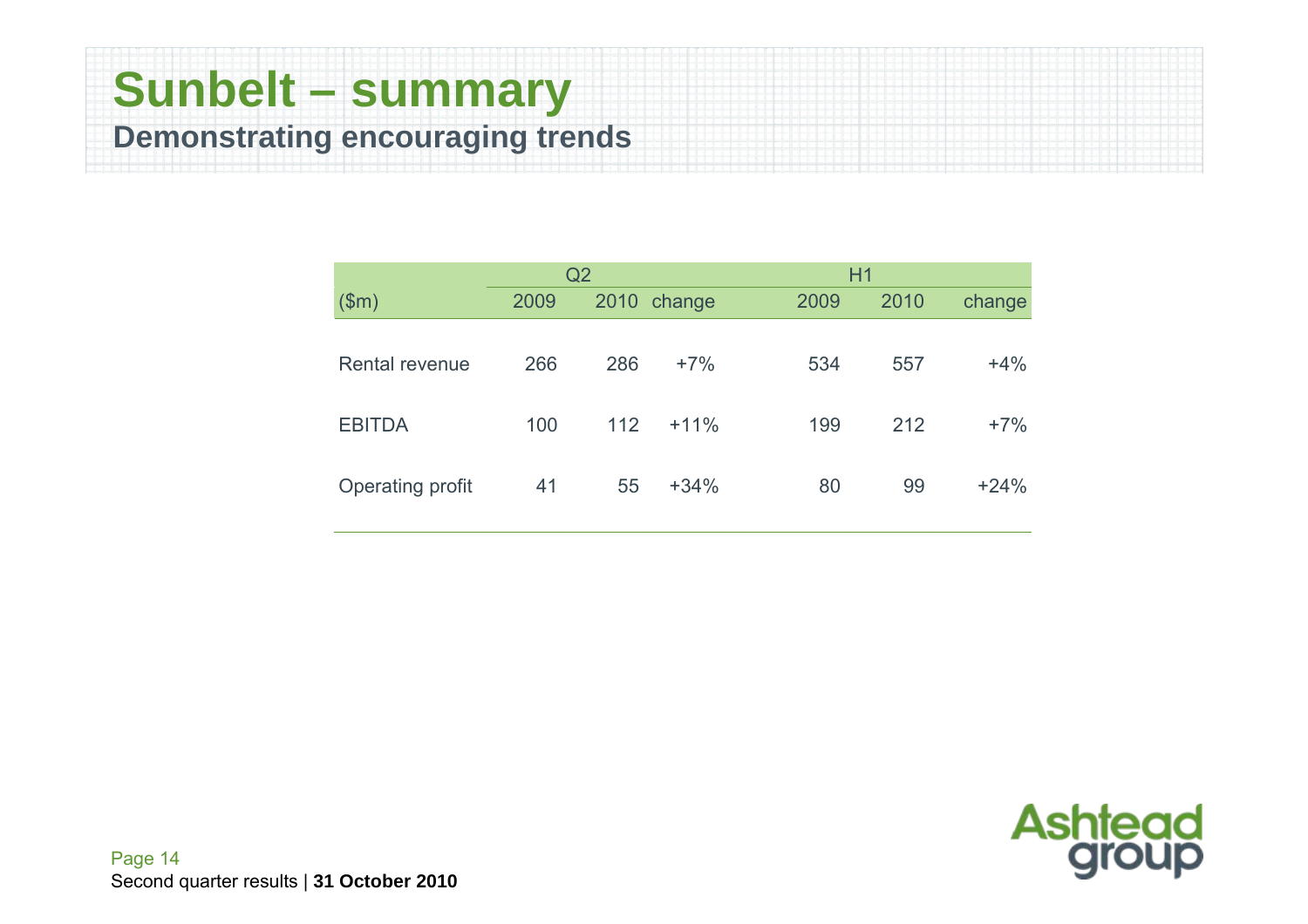**Sunbelt – revenue drivers Continued improvement throughout the year**



#### **Physical utilisation**



**Cumulative sequential change in yield 8% growth in yield in 2010**



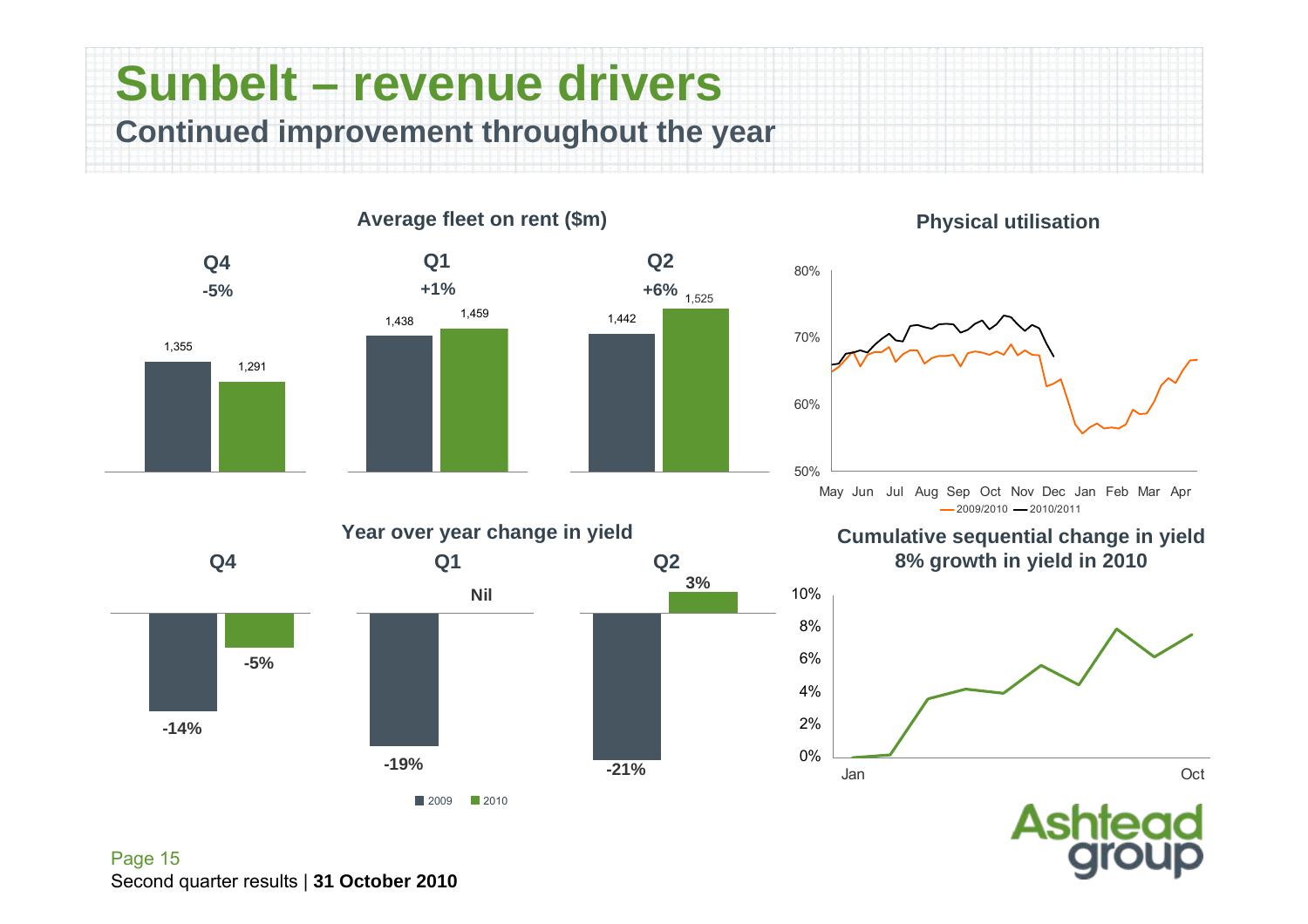#### **Sunbelt – EBITDA flow through focus in the upturn Confident that after allowing for one-offs we are keeping tight control of costs and achieving a good flow through**

#### **H1 operating statistics**

#### **H1 flow through analysis**

|                                   |       | 31 October |               |                                                                                                 |                        |
|-----------------------------------|-------|------------|---------------|-------------------------------------------------------------------------------------------------|------------------------|
|                                   | 2009  | 2010       | <b>Growth</b> |                                                                                                 | \$m\$                  |
| Fleet on rent $(\text{Im})$ 1,442 |       | 1,525      | $+6\%$        | Rental revenue growth                                                                           | 23                     |
| Number of stores                  | 397   | 346        | $-13%$        | Reported EBITDA growth                                                                          | 13                     |
| Headcount                         | 5,733 | 5,373      | $-6%$         | Change in used fleet sales margin<br>Non-recurring cost growth<br><b>Adjusted EBITDA growth</b> | (3)<br>6<br><u> 16</u> |
|                                   |       |            |               | Adjusted flow through                                                                           | 70%                    |

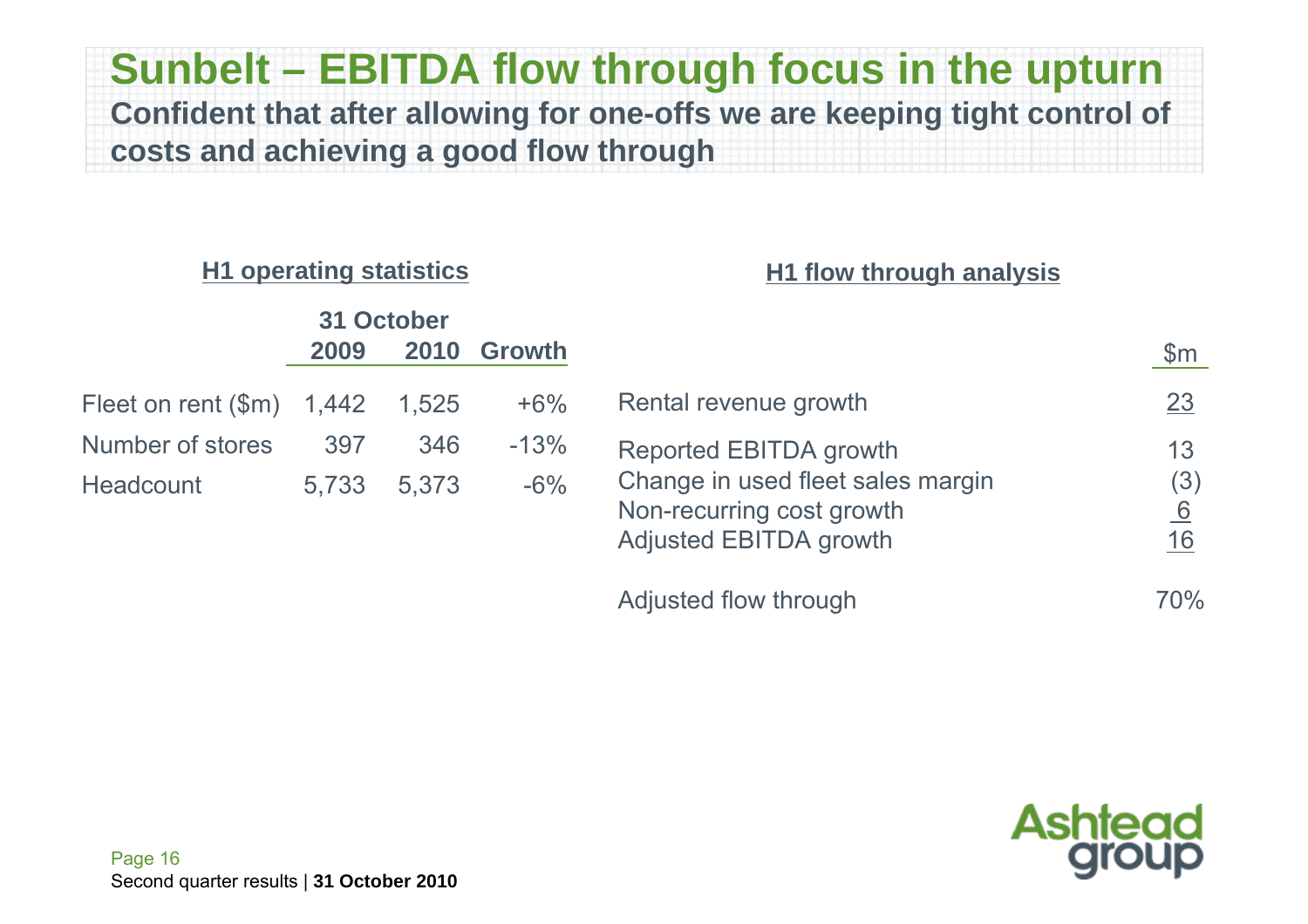#### **Where are we relative to last cycle?**



40%60%80%100%2001 2002 2003 2004 2005 2006 2007 2008 2009 2010Used equipment values as reported by Rouse Asset Services **OLV as % of cost**







Page 17 Second quarter results | **31 October 2010**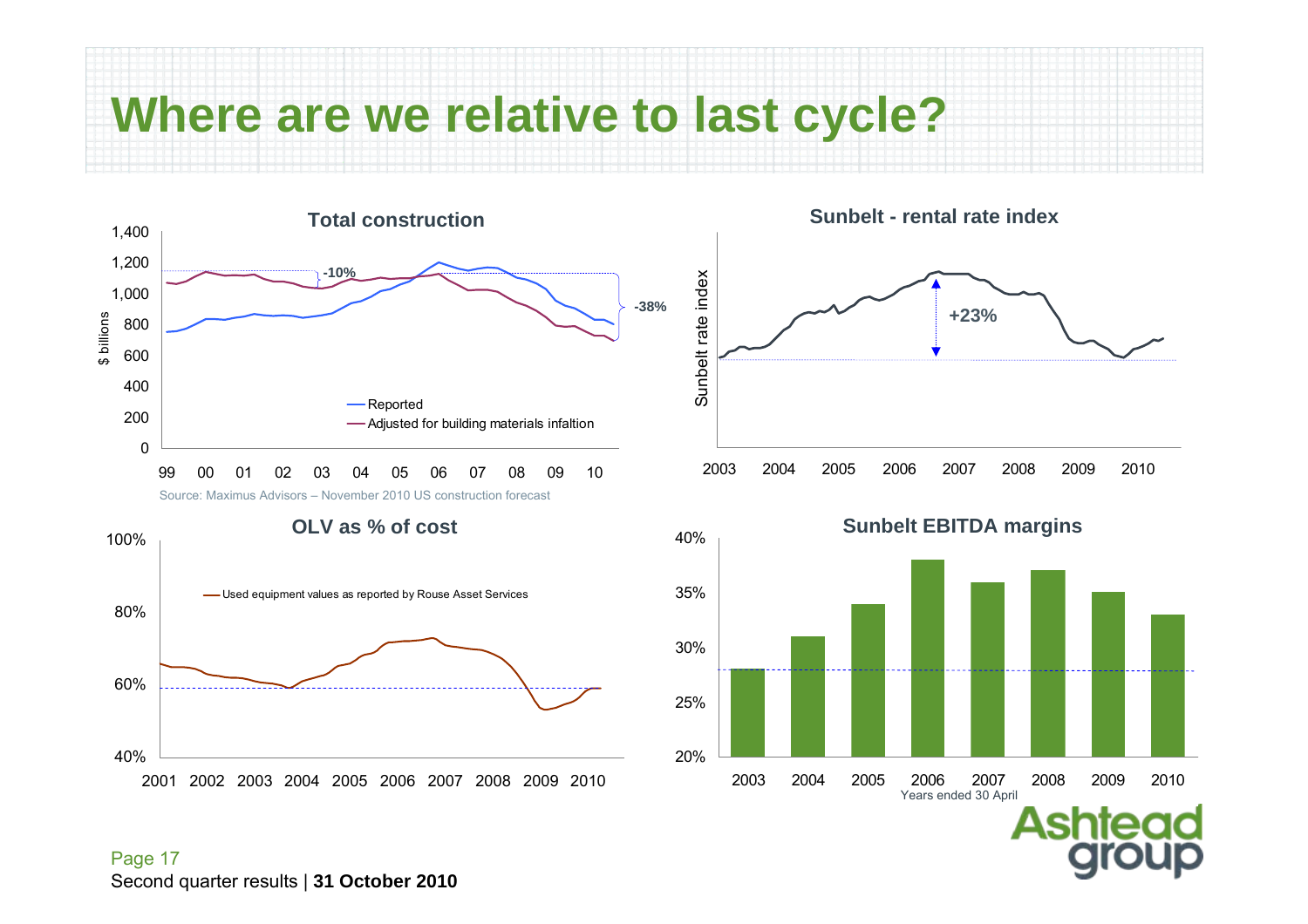#### **Where are we relative to last cycle?**

**Sunbelt store numbers**



**Fleet size**

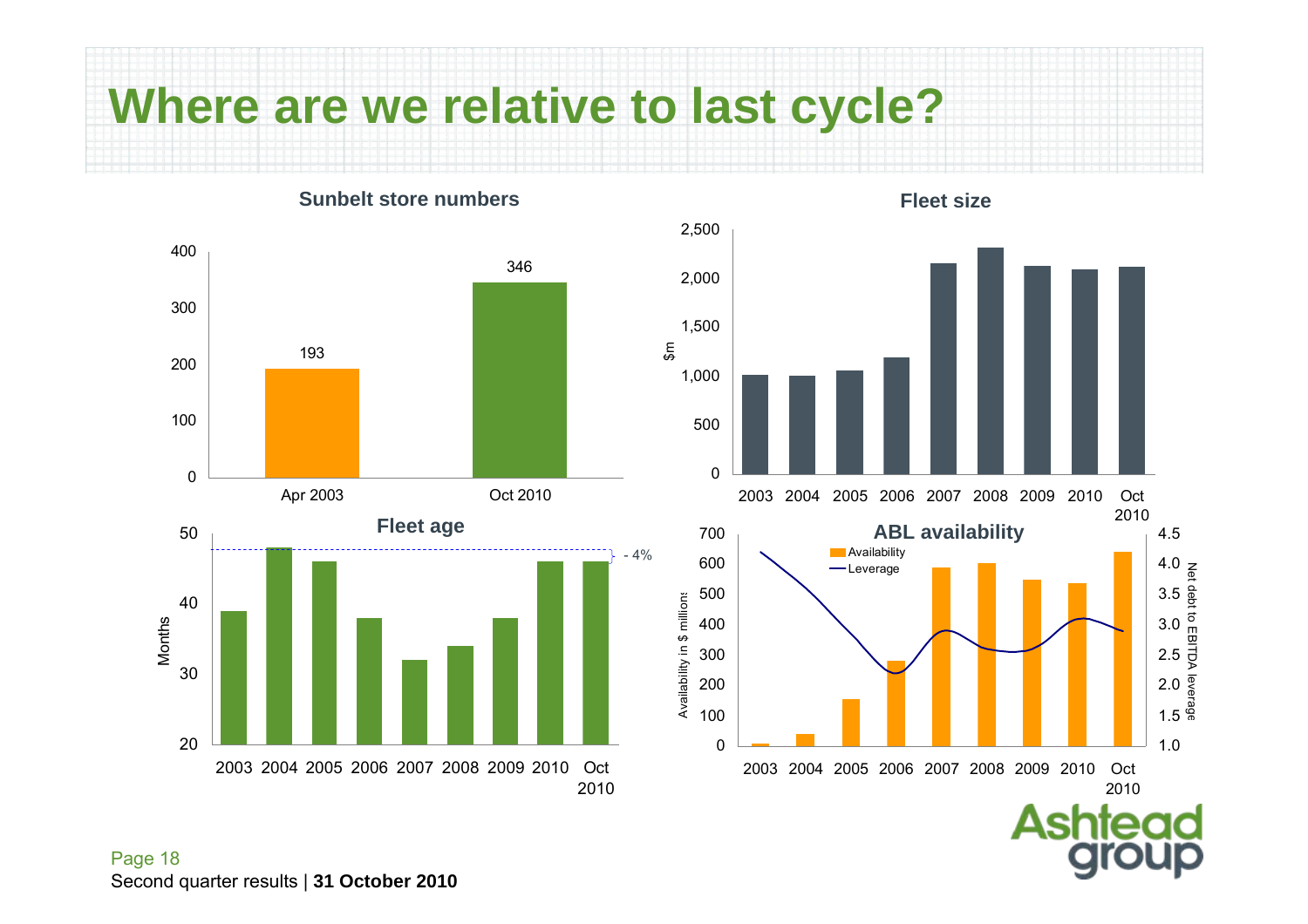## **Construction markets at bottom but some way from previous peaks**

**US construction – inflation adjusted1**



 $\bullet$ Unemployment and fiscal constraint remain a drag on recovery

**1 Inflation adjusted using the building materials price deflator published by the National Bureau of Economic Analysis**



Page 19 Second quarter results | **31 October 2010**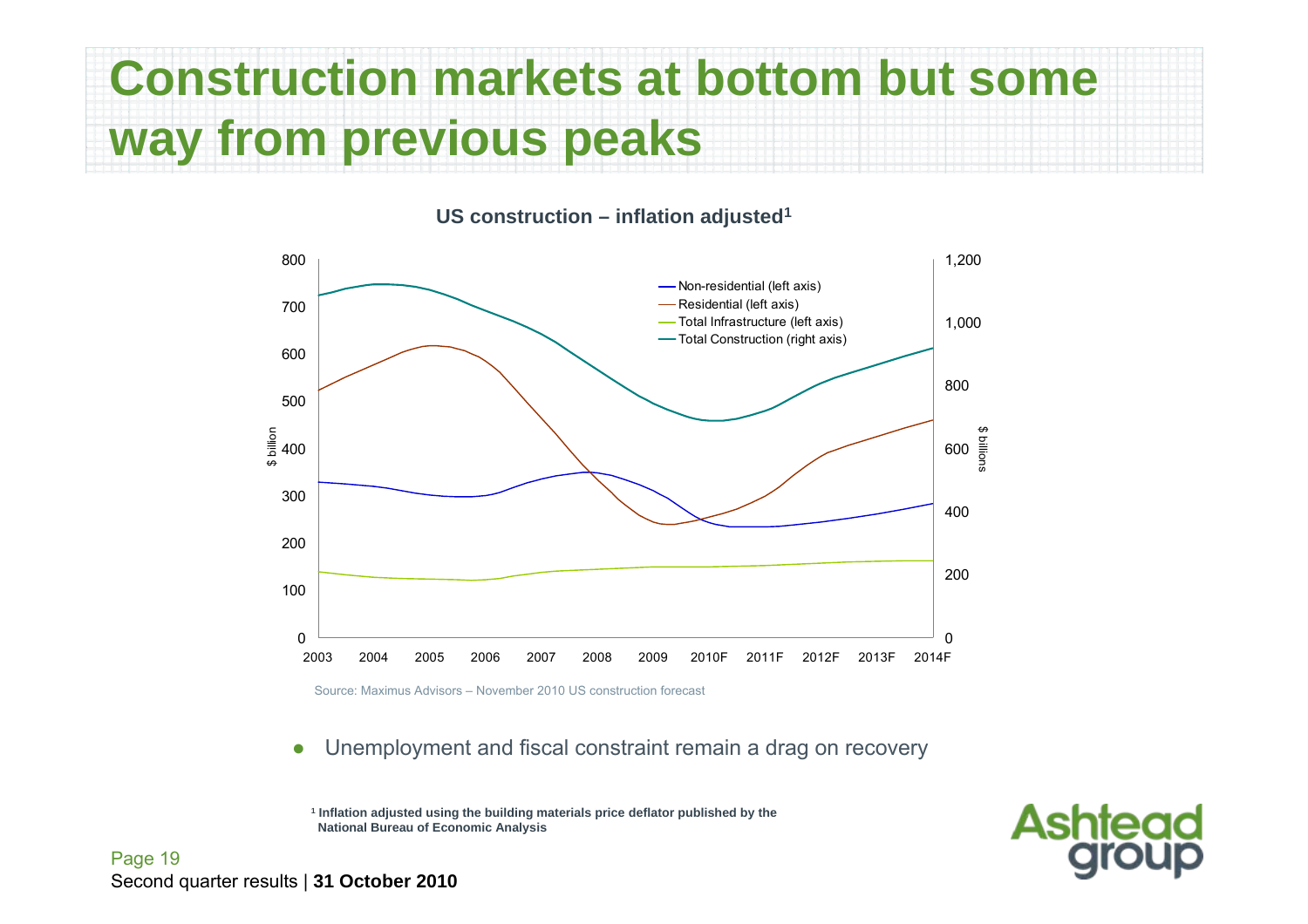## **However, structural change in market will lead to sustainable growth**





Uncertain outlook and lack of finance drives outsourcing



Every 1% increase in rental penetration = c\$700m market growth





- ● Larger players getting bigger due to fleet size and mix along with a broad geographical base
- ●2nd tier likely to be squeezed
- ● Well financed locals may do well as they fill gaps left by rationalisation
- ● But many other locals reliant on low cost lease finance will be significantly challenged







- ● Small recovery in demand will generate equipment shortages
- ● Likely to see long lead times from manufacturers
- ● Large well financed rental companies consume the available capacity – further driving penetration

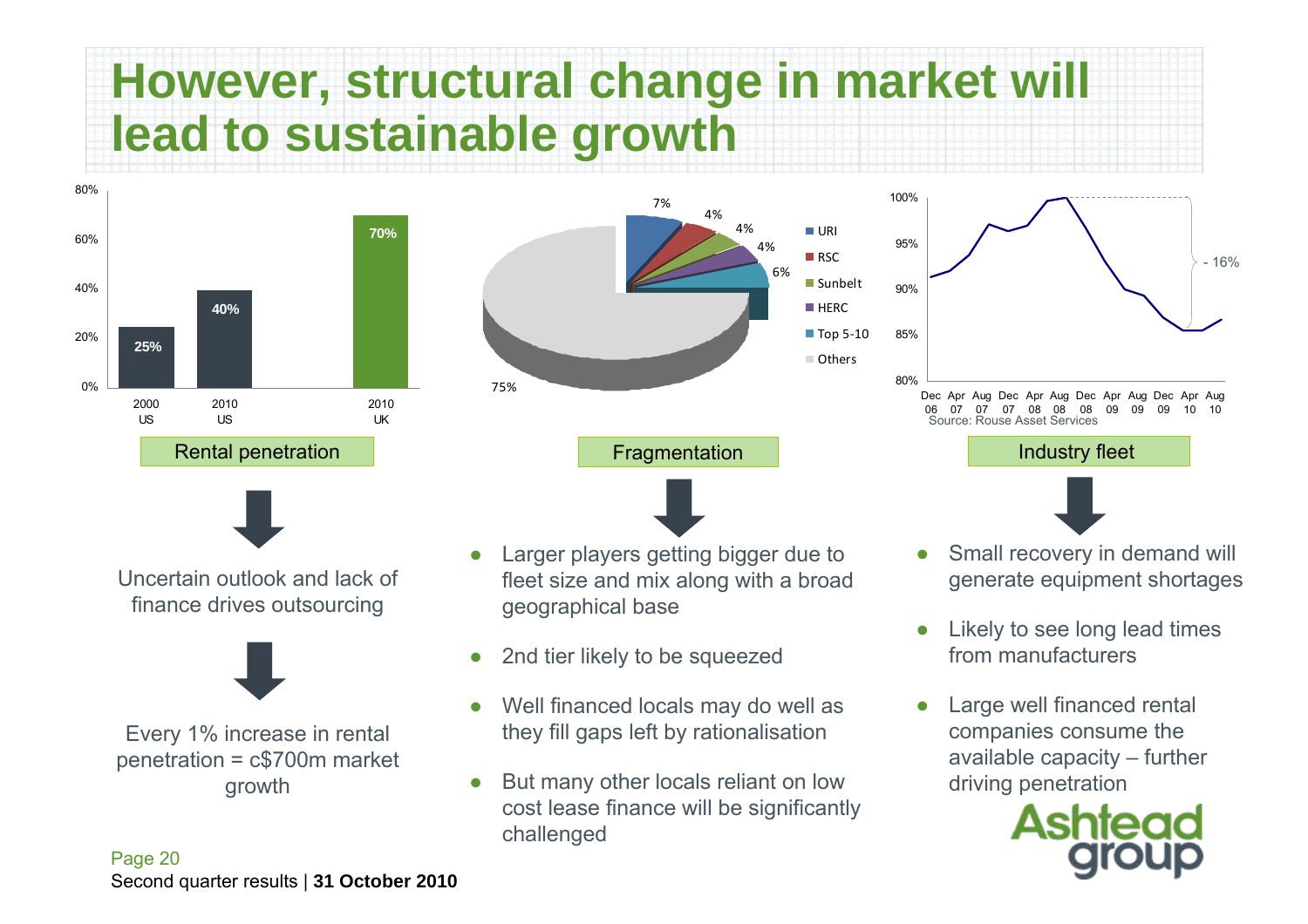#### **What's the evidence to support this?**



Source: US Census Bureau

There is clearly less work around than last year, **however**

|                       | Sunbelt* | URI     | <b>RSC</b> |
|-----------------------|----------|---------|------------|
| <b>Rental revenue</b> | $+9\%$   | $+6\%$  | $+7\%$     |
| Fleet on rent         | $+6\%$   | $+11\%$ | $+13%$     |
| Yield                 | $+3%$    | $-5\%$  | $-6\%$     |

Q2 2010/11 for Sunbelt; Q3 2010 for URI & RSC \*Expressed on a billing days basis



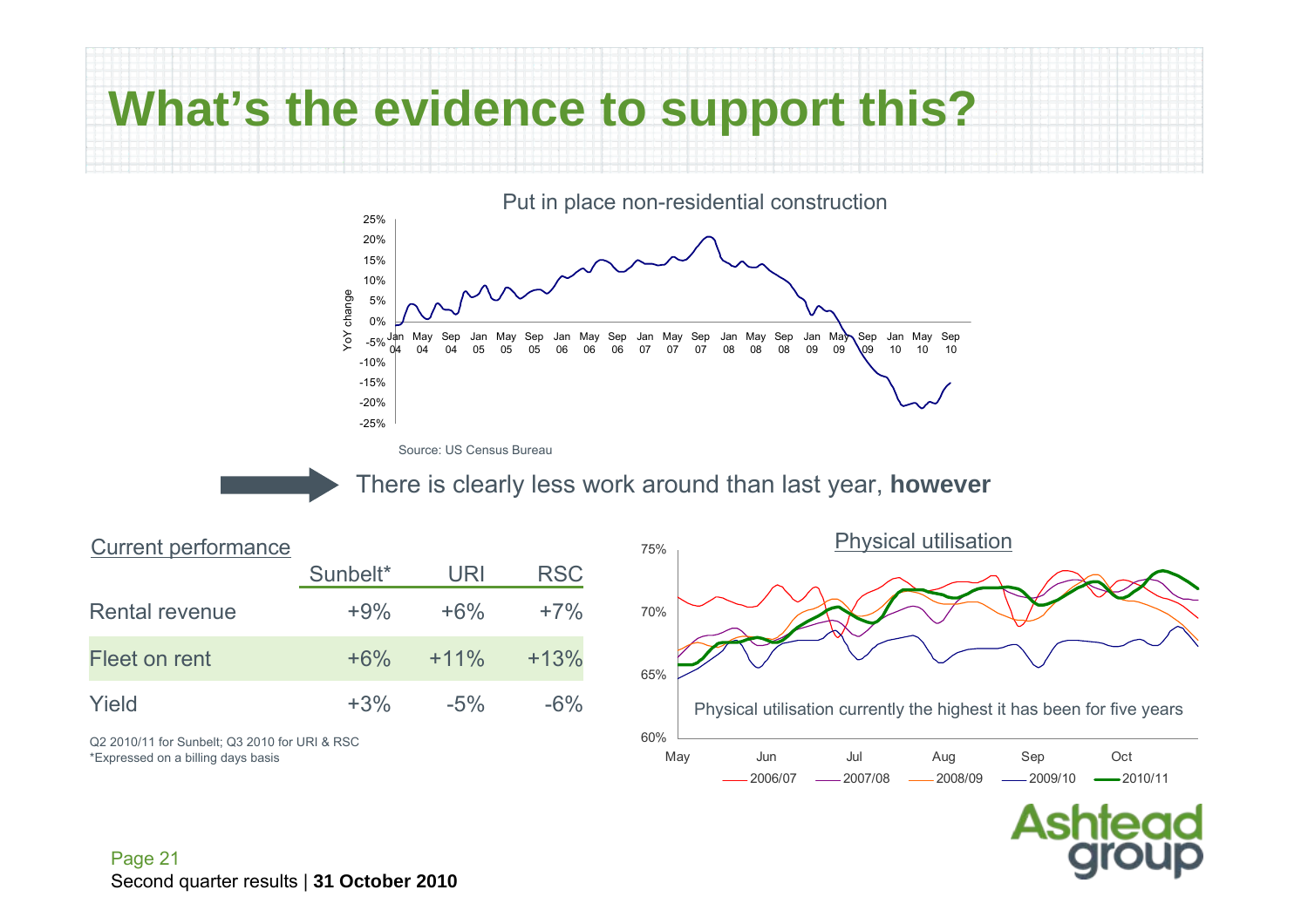#### **Gentle recovery in construction markets plus structural change in rental provides clear medium term growth opportunity**



**US rental market**



Source: American Rental Association / Global Insight – November 2010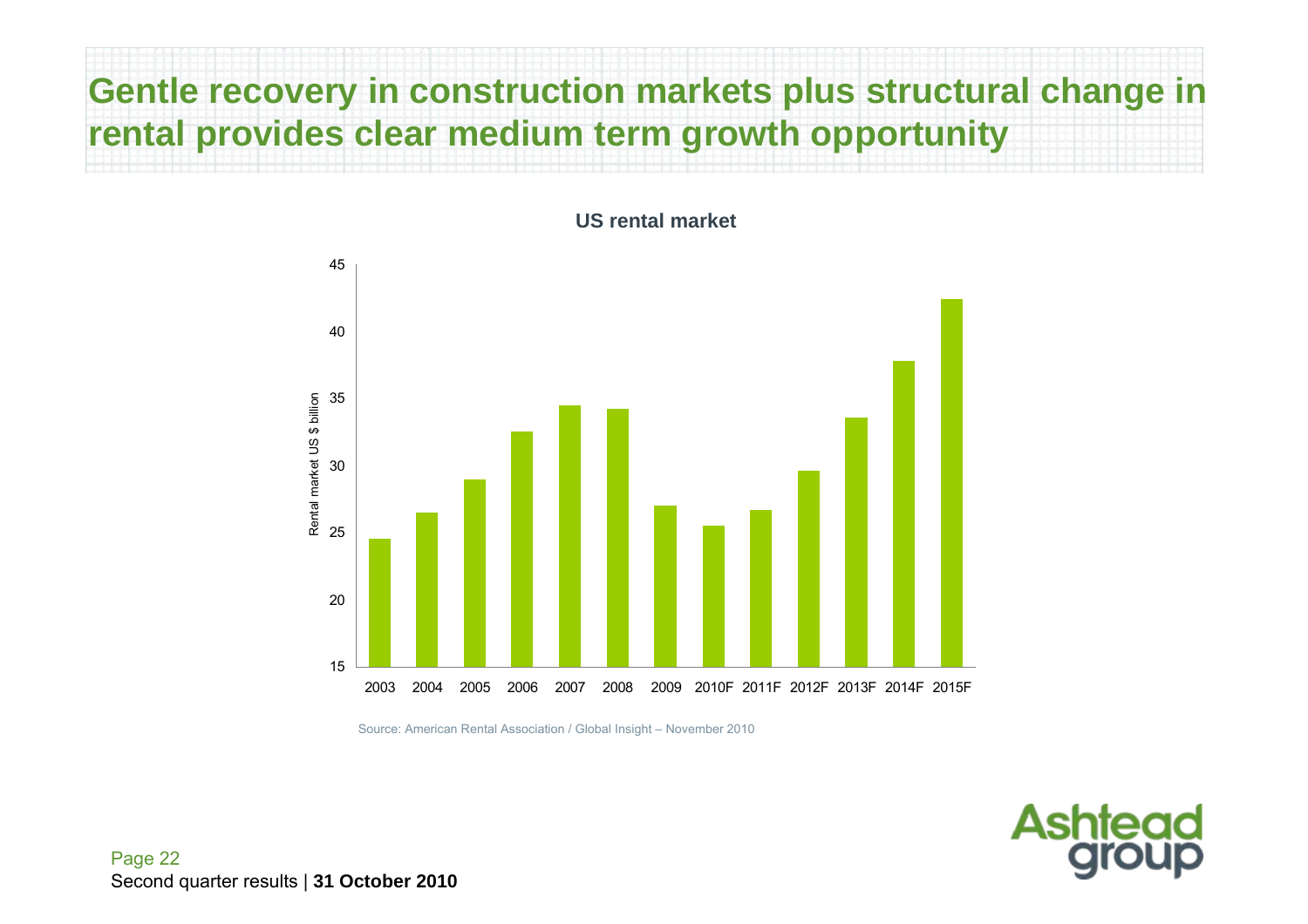#### **A-Plant – summary Performance now stabilising**

|                  | Q2             |                 |        | H1   |      |        |
|------------------|----------------|-----------------|--------|------|------|--------|
| $(\text{Em})$    | 2009           | 2010            | change | 2009 | 2010 | change |
| Rental revenue   | 39             | 39              | $+1\%$ | 79   | 77   | $-2\%$ |
| <b>EBITDA</b>    | 12             | 12 <sup>2</sup> | $-1\%$ | 24   | 24   | $+3%$  |
| Operating profit | $\overline{2}$ | 2               | $+8%$  | 3    | 4    | $+35%$ |

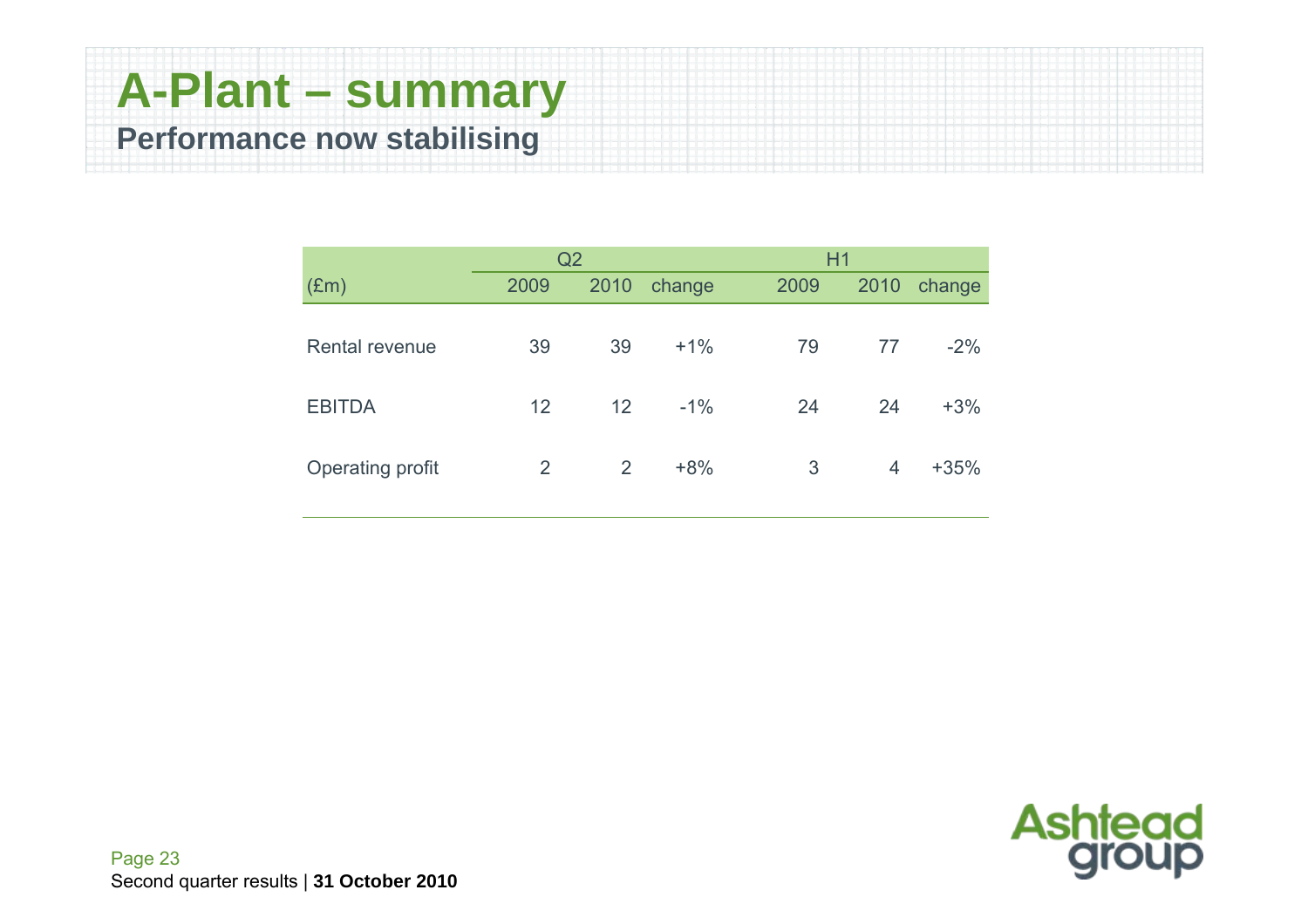#### **Revenue drivers – A-Plant Strong fleet on rent continues**



#### **Physical utilisation**



**Cumulative sequential change in yield 4% growth in yield in 2010**





**Year over year change in yield**



2009 2010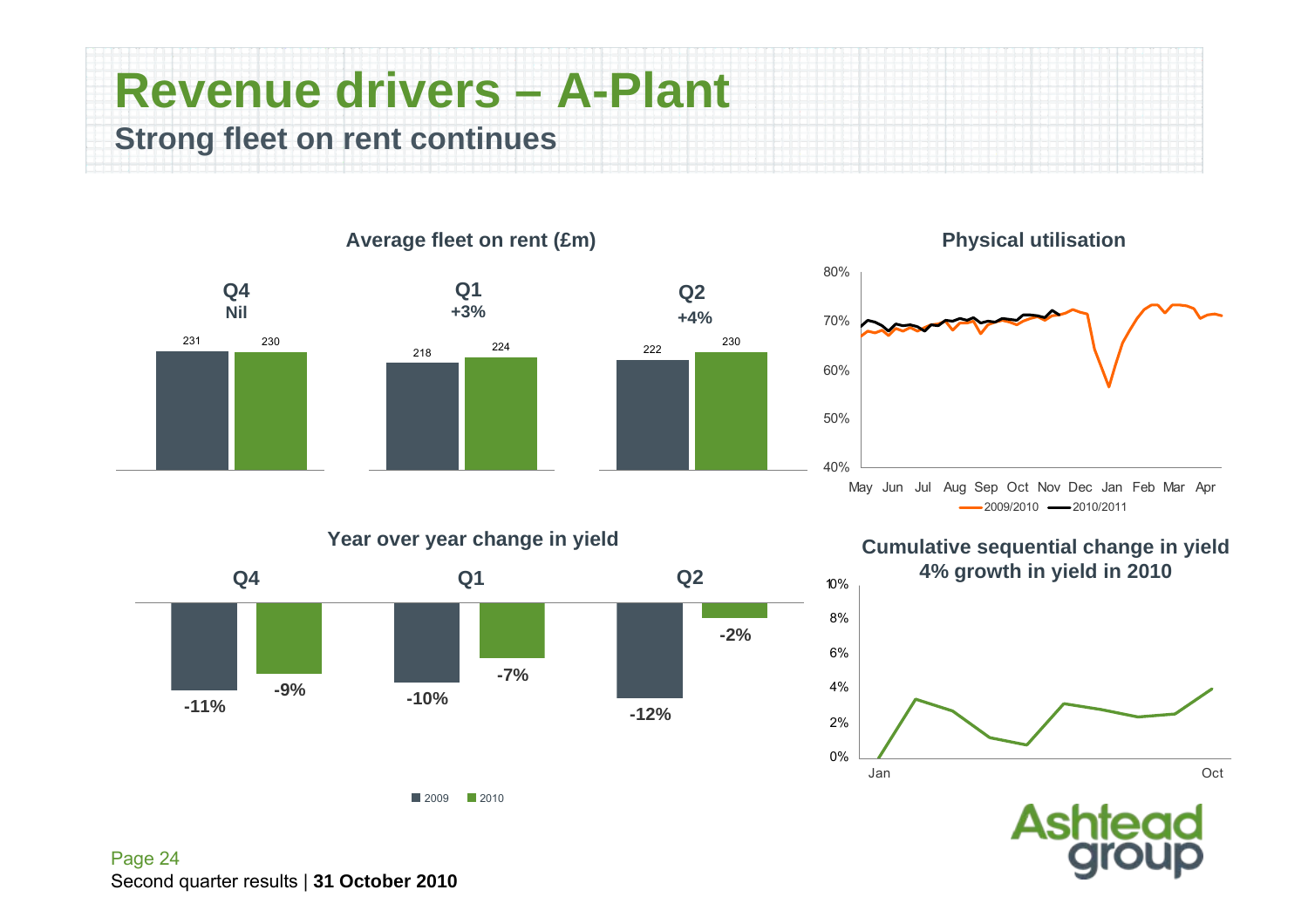#### **UK market Stabilising at the bottom**

**Total UK construction output**





#### **UK rental market**

- $\bullet$ Outlook is uncertain. Mood of customer base also remains cautious
- 0 Will benefit from defleeting in the industry which is now greater than the US for the large rental companies
- $\bullet$ We are well placed to perform relatively well and will continue to focus on our core markets
- $\bullet$ However, in the short term, returns are likely to remain low without structural change

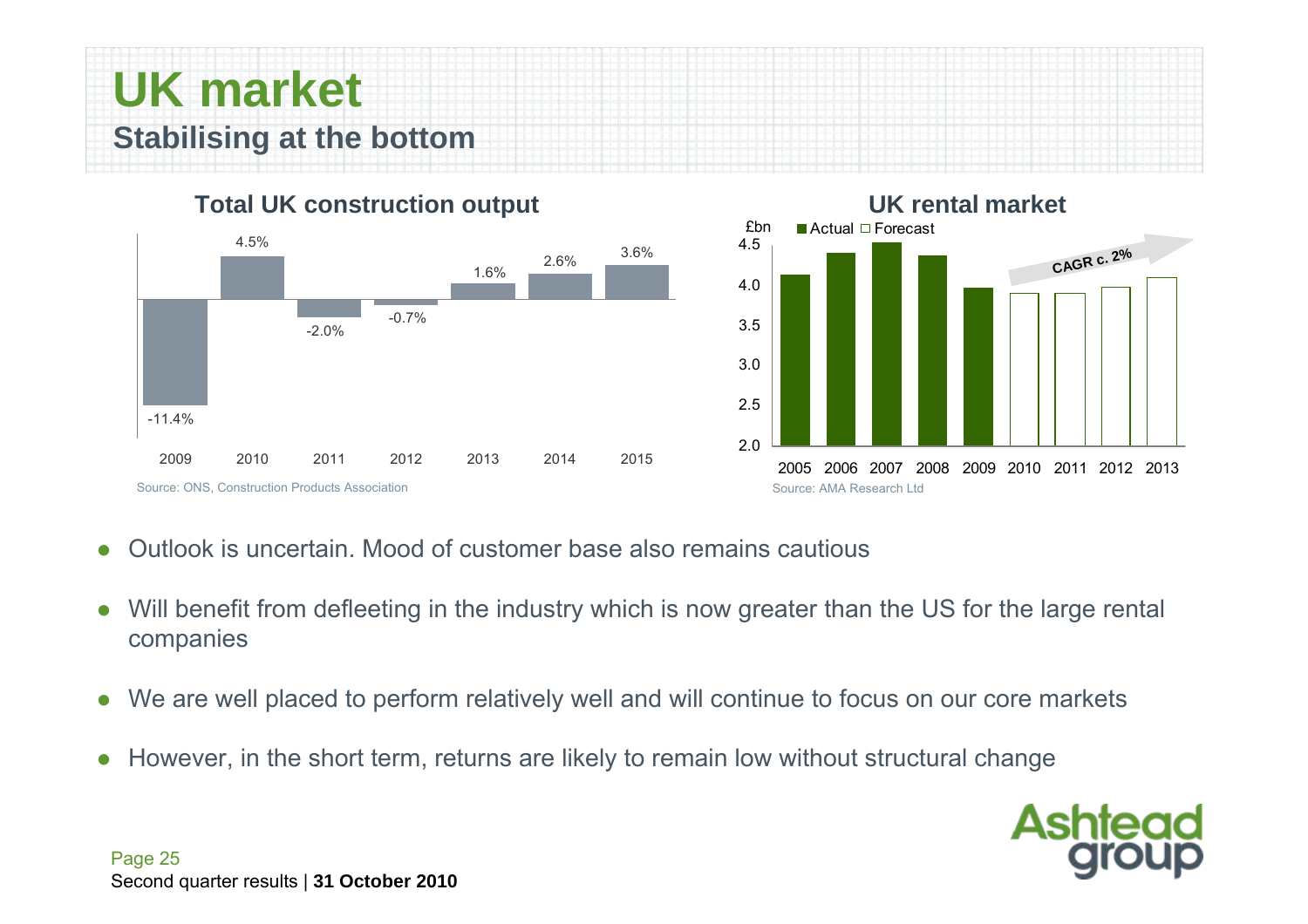#### **In summary – where do we take the Group from here?**

- $\bullet$  Continue balanced reinvestment in our fleets from strong operating cash generation
- $\bullet$ Focus on existing store network improving the range and size of the fleet
- $\bullet$  Develop further the speciality businesses, i.e. pump and power and scaffold to broaden our market exposure
- $\bullet$ Tight control of costs to ensure significant flow through to bottom line



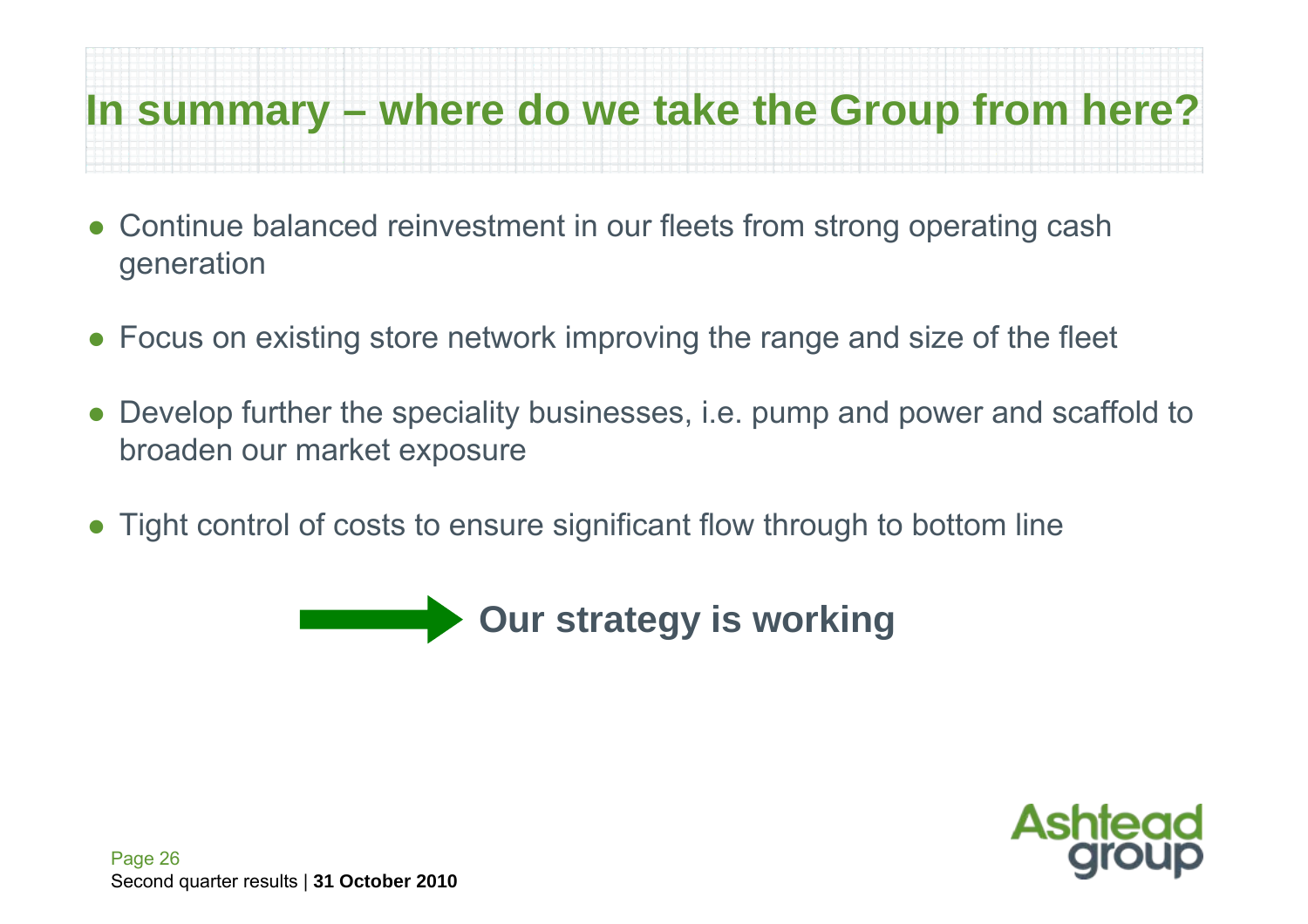

Page 27 Second quarter results | **9 December 2010**

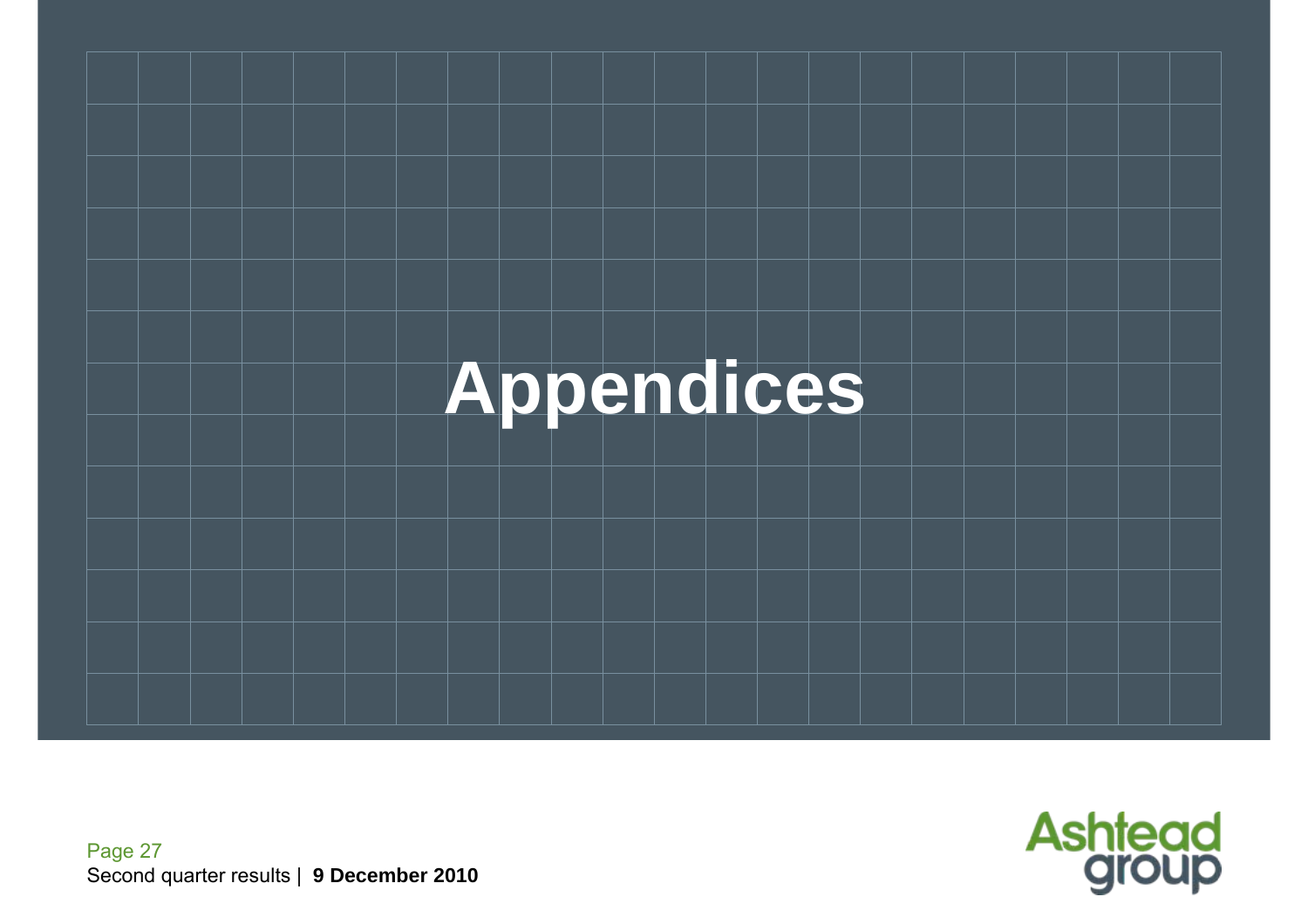#### **Stimulus work remains important 90% of funds obligated with 40% spent by end Q3 calendar 2010 - stimulus will continue to be a significant contributor in 2011 and 2012**

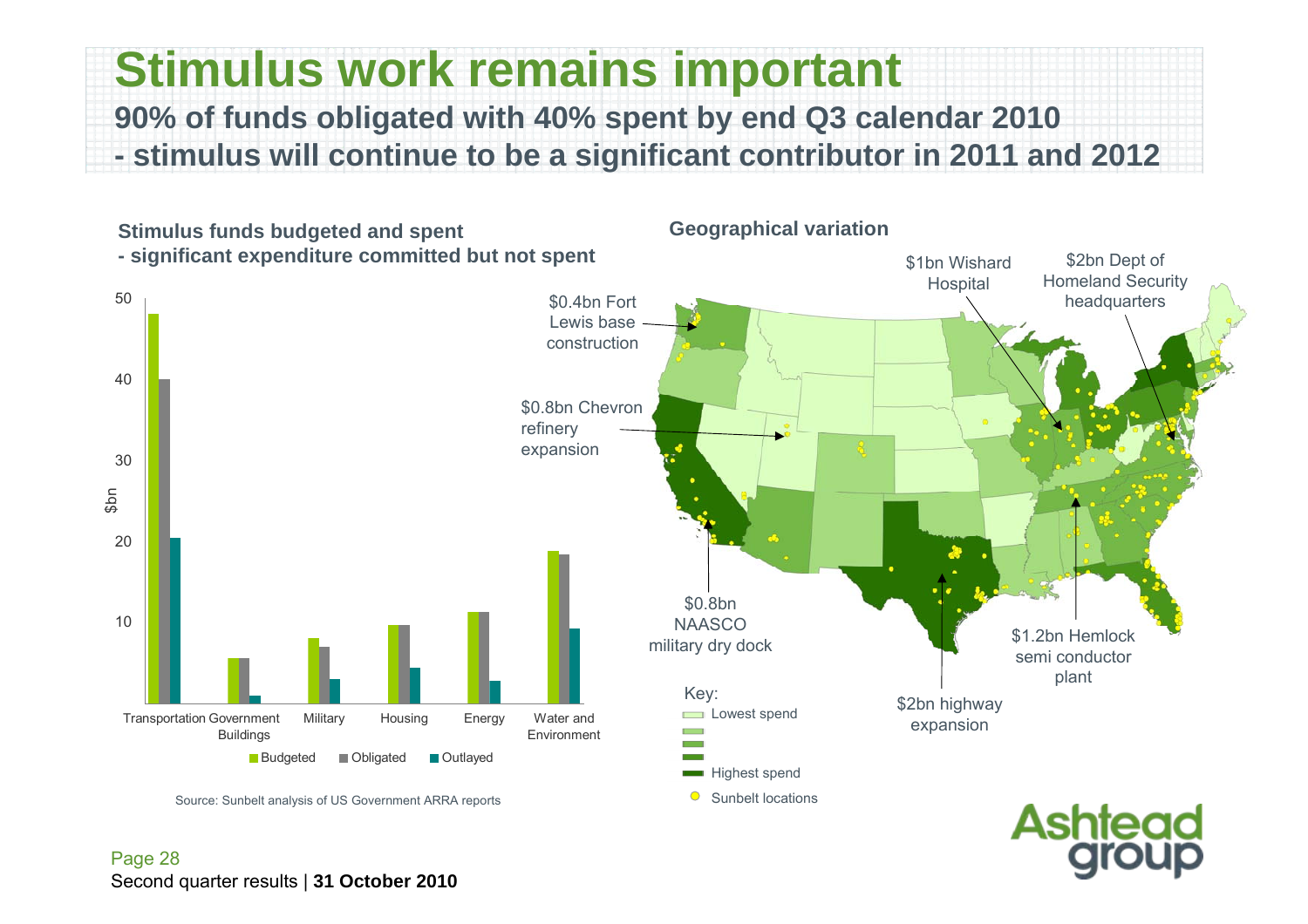## **Major US companies well placed to fund growth from operating cash flow**

#### **EBITDA margins1**

| <b>US</b> | <b>Sunbelt</b> | <b>RSC</b>                            | <b>URI</b>      |
|-----------|----------------|---------------------------------------|-----------------|
|           | 35%            | 35%                                   | 35%             |
|           | <b>A-Plant</b> | <b>Speedy</b>                         | <b>Lavendon</b> |
| <b>UK</b> | 30%            | 14%                                   | 25%             |
|           |                |                                       |                 |
|           |                | <b>Peak to trough fleet reduction</b> |                 |
|           | <b>Sunbelt</b> | <b>RSC</b>                            | <b>URI</b>      |
| <b>US</b> | $-13%$         | $-17%$                                | $-14%$          |
|           | <b>A-Plant</b> | <b>Speedy</b>                         | <b>Lavendon</b> |

**1 Q2 2010/11 for Sunbelt, Q3 2010 for RSC and URI, 6 months to Oct 2010 for A-Plant, 6 months to Sept 2010 for Speedy & 6 months to June 2010 for Lavendon**

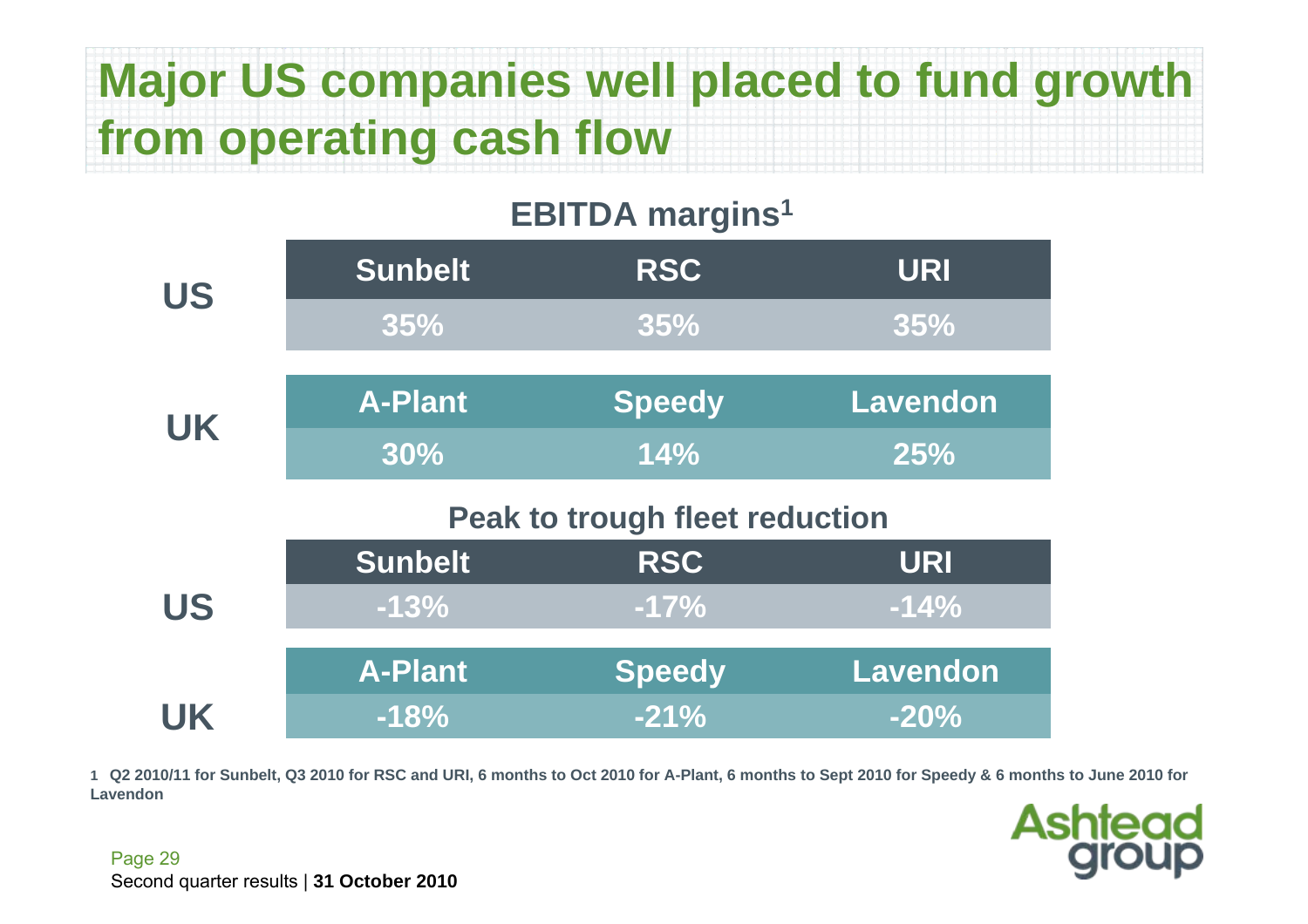## **Q2 financial results**

|                                                    | <b>Revenue</b>  |       |                          |       | <b>EBITDA</b> |        | <b>Profit</b> |        |        |
|----------------------------------------------------|-----------------|-------|--------------------------|-------|---------------|--------|---------------|--------|--------|
|                                                    | 2009            | 2010  | change                   | 2009  | 2010          | change | 2009          | 2010   | change |
| Sunbelt (\$m)                                      | 288.4           | 317.7 | $+10%$                   | 100.4 | 111.7         | $+11%$ | 41.1          | 54.8   | $+33%$ |
|                                                    |                 |       |                          |       |               |        |               |        |        |
| Sunbelt (£m)                                       | 176.4           | 202.5 | $+15%$                   | 61.3  | 71.3          | $+16%$ | 25.0          | 35.0   | $+40%$ |
| A-Plant                                            | 41.4            | 42.7  | $+3%$                    | 12.3  | 12.1          | $-1\%$ | 2.0           | 2.2    | $+8%$  |
| Group central costs                                | $\qquad \qquad$ |       | $\overline{\phantom{a}}$ | (1.3) | (1.6)         | $+24%$ | (1.2)         | (1.7)  | $+23%$ |
|                                                    | 217.8           | 245.2 | $+13%$                   | 72.3  | 81.8          | $+13%$ | 25.8          | 35.5   | $+38%$ |
| Net financing costs                                |                 |       |                          |       |               |        | (14.5)        | (17.4) | $+20%$ |
| Profit before tax, remeasurements and amortisation |                 |       |                          |       |               |        | 11.3          | 18.1   | $+61%$ |
| Fair value remeasurements and amortisation         |                 |       |                          |       |               |        | (0.9)         | (8.5)  | n/a    |
| Profit before taxation                             |                 |       |                          |       |               |        | 10.4          | 9.6    | $-7%$  |
| <b>Taxation</b>                                    |                 |       |                          |       |               |        | (5.8)         | (3.5)  | n/a    |
| Profit after taxation                              |                 |       |                          |       |               |        | 4.6           | 6.1    | $+31%$ |

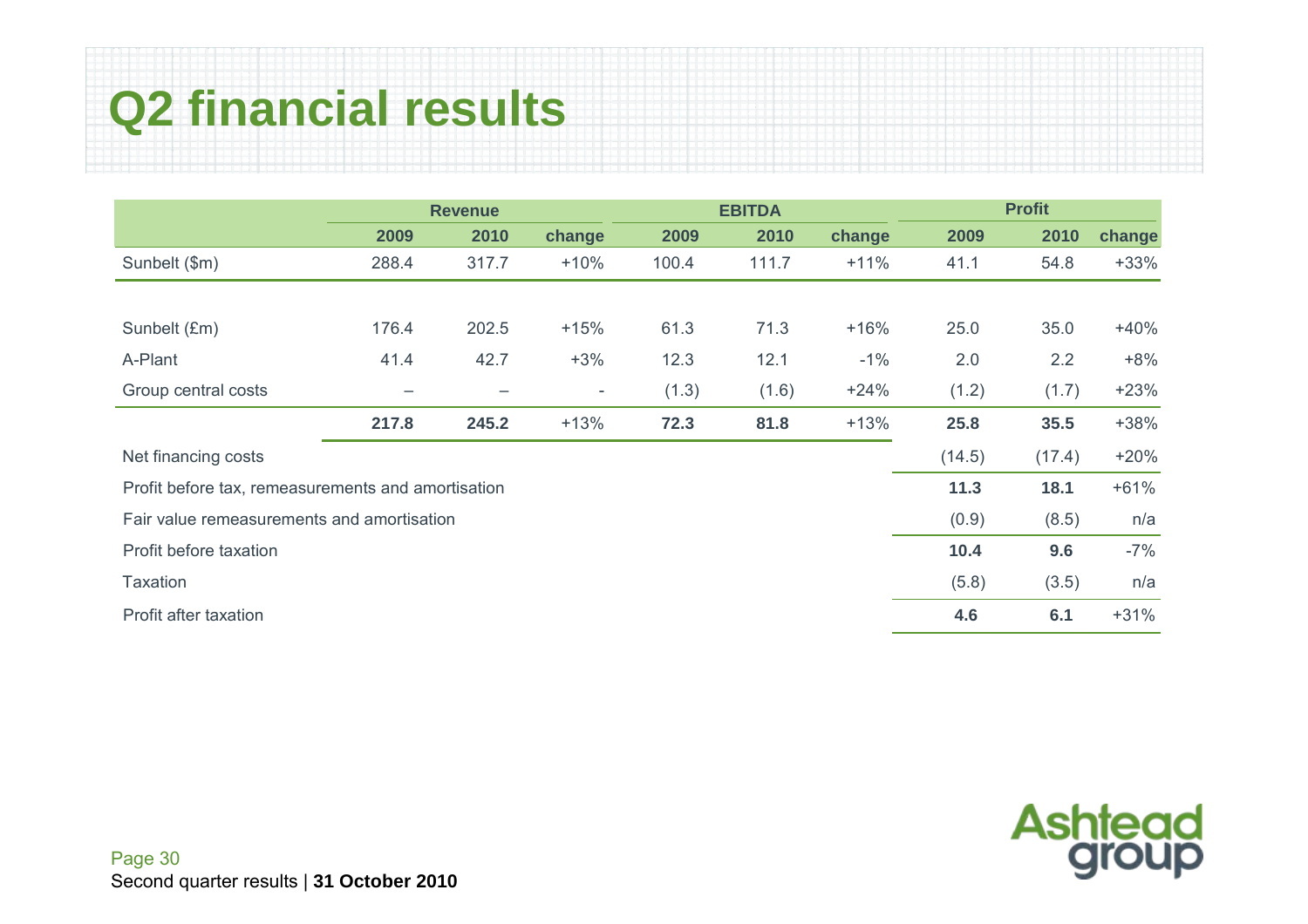## **H1 financial results**

|                                                    | <b>Revenue</b> |       |        | <b>EBITDA</b> |       |        | <b>Profit</b> |        |        |
|----------------------------------------------------|----------------|-------|--------|---------------|-------|--------|---------------|--------|--------|
|                                                    | 2009           | 2010  | change | 2009          | 2010  | change | 2009          | 2010   | change |
| Sunbelt (\$m)                                      | 576.1          | 615.0 | $+7%$  | 199.3         | 212.5 | $+7%$  | 80.0          | 99.0   | $+24%$ |
|                                                    |                |       |        |               |       |        |               |        |        |
| Sunbelt (£m)                                       | 355.4          | 401.9 | $+13%$ | 122.9         | 138.9 | $+13%$ | 49.3          | 64.7   | $+31%$ |
| A-Plant                                            | 84.0           | 82.4  | $-2%$  | 23.7          | 24.4  | $+3%$  | 3.1           | 4.2    | $+35%$ |
| Group central costs                                | -              | -     |        | (2.7)         | (3.1) | $+14%$ | (2.7)         | (3.2)  | $+14%$ |
|                                                    | 439.4          | 484.3 | $+10%$ | 143.9         | 160.2 | $+11%$ | 49.7          | 65.7   | $+32%$ |
| Net financing costs                                |                |       |        |               |       |        | (29.6)        | (35.7) | $+21%$ |
| Profit before tax, remeasurements and amortisation |                |       |        |               |       |        | 20.1          | 30.0   | $+49%$ |
| Fair value remeasurements and amortisation         |                |       |        |               |       |        | (1.5)         | (6.4)  | n/a    |
| Profit before taxation                             |                |       |        |               |       |        | 18.6          | 23.6   | $+27%$ |
| <b>Taxation</b>                                    |                |       |        |               |       |        | (8.6)         | (8.4)  | $-1\%$ |
| Profit after taxation                              |                |       |        |               |       |        | 10.0          | 15.2   | $+52%$ |

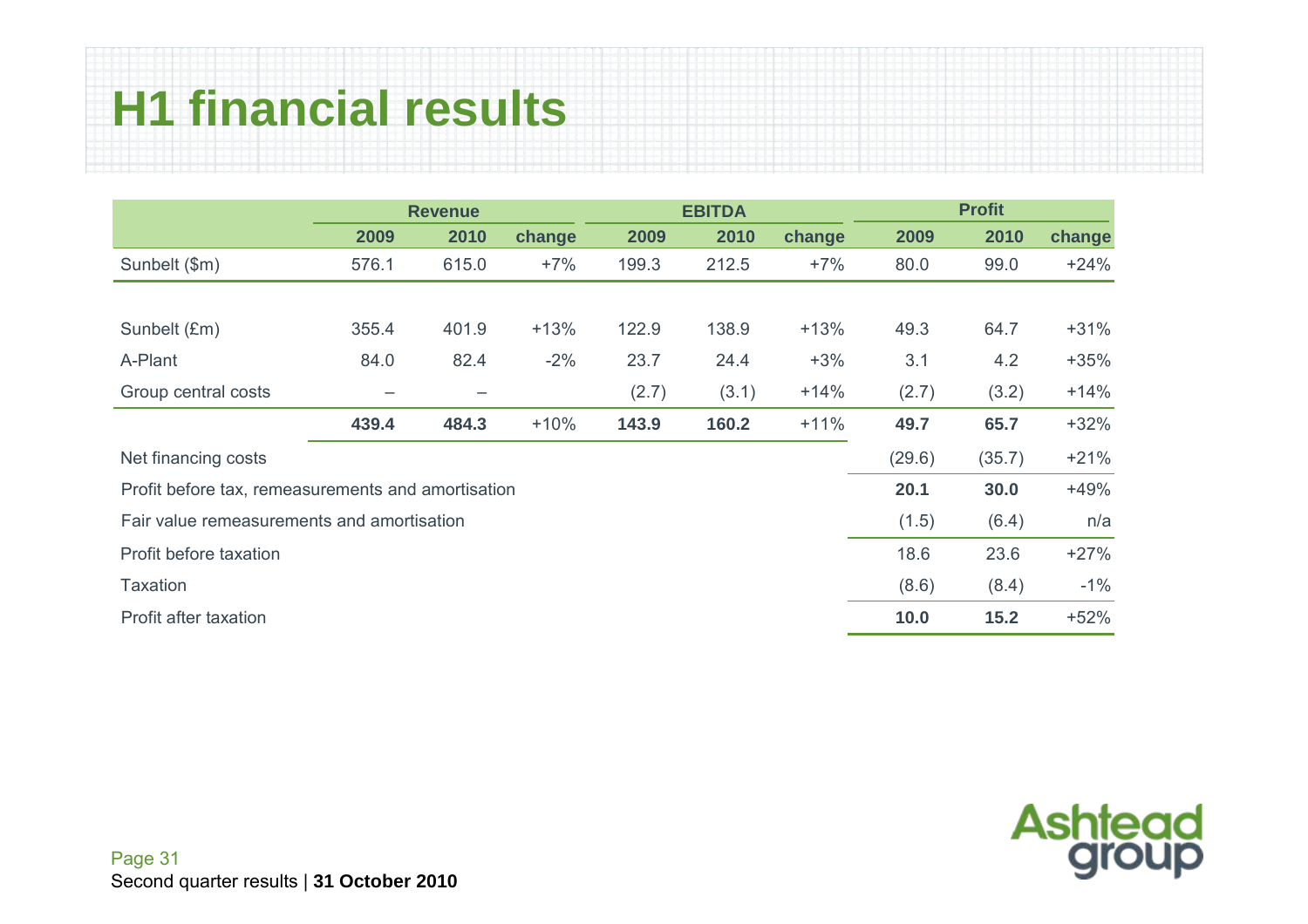## **LTM financial results**

|                                                                  | <b>Revenue</b> |         |        |       | <b>EBITDA</b> |        | <b>Profit</b> |        |        |  |
|------------------------------------------------------------------|----------------|---------|--------|-------|---------------|--------|---------------|--------|--------|--|
|                                                                  | 2009           | 2010    | change | 2009  | 2010          | change | 2009          | 2010   | change |  |
| Sunbelt (\$m)                                                    | 1,155.9        | 1,119.4 | $-3%$  | 378.9 | 364.0         | $-4%$  | 134.8         | 135.6  | $+1%$  |  |
|                                                                  |                |         |        |       |               |        |               |        |        |  |
| Sunbelt (£m)                                                     | 758.3          | 721.0   | $-5%$  | 251.0 | 235.0         | $-6%$  | 94.3          | 88.1   | $-7%$  |  |
| A-Plant                                                          | 173.5          | 160.7   | $-7%$  | 47.7  | 42.7          | $-10%$ | 5.0           | 2.9    | $-42%$ |  |
| Group central costs                                              | -              |         |        | (4.5) | (6.3)         | $+40%$ | (4.6)         | (6.5)  | $+41%$ |  |
|                                                                  | 931.8          | 881.7   | $-5%$  | 294.2 | 271.4         | $-8%$  | 94.7          | 84.5   | $-11%$ |  |
| Net financing costs                                              |                |         |        |       |               |        | (63.8)        | (69.6) | $+9%$  |  |
| Profit before tax, exceptionals, remeasurements and amortisation |                |         |        |       |               |        |               | 14.9   | $-52%$ |  |
| Exceptional items, fair value remeasurements and amortisation    |                |         |        |       |               |        |               | (5.1)  | $-90%$ |  |
| Profit before taxation                                           |                |         |        |       |               |        | (20.1)        | 9.8    | n/a    |  |
| <b>Taxation</b>                                                  |                |         |        |       |               |        | 7.8           | (3.5)  | n/a    |  |
| Profit after taxation                                            |                |         |        |       |               |        | (12.3)        | 6.3    | n/a    |  |

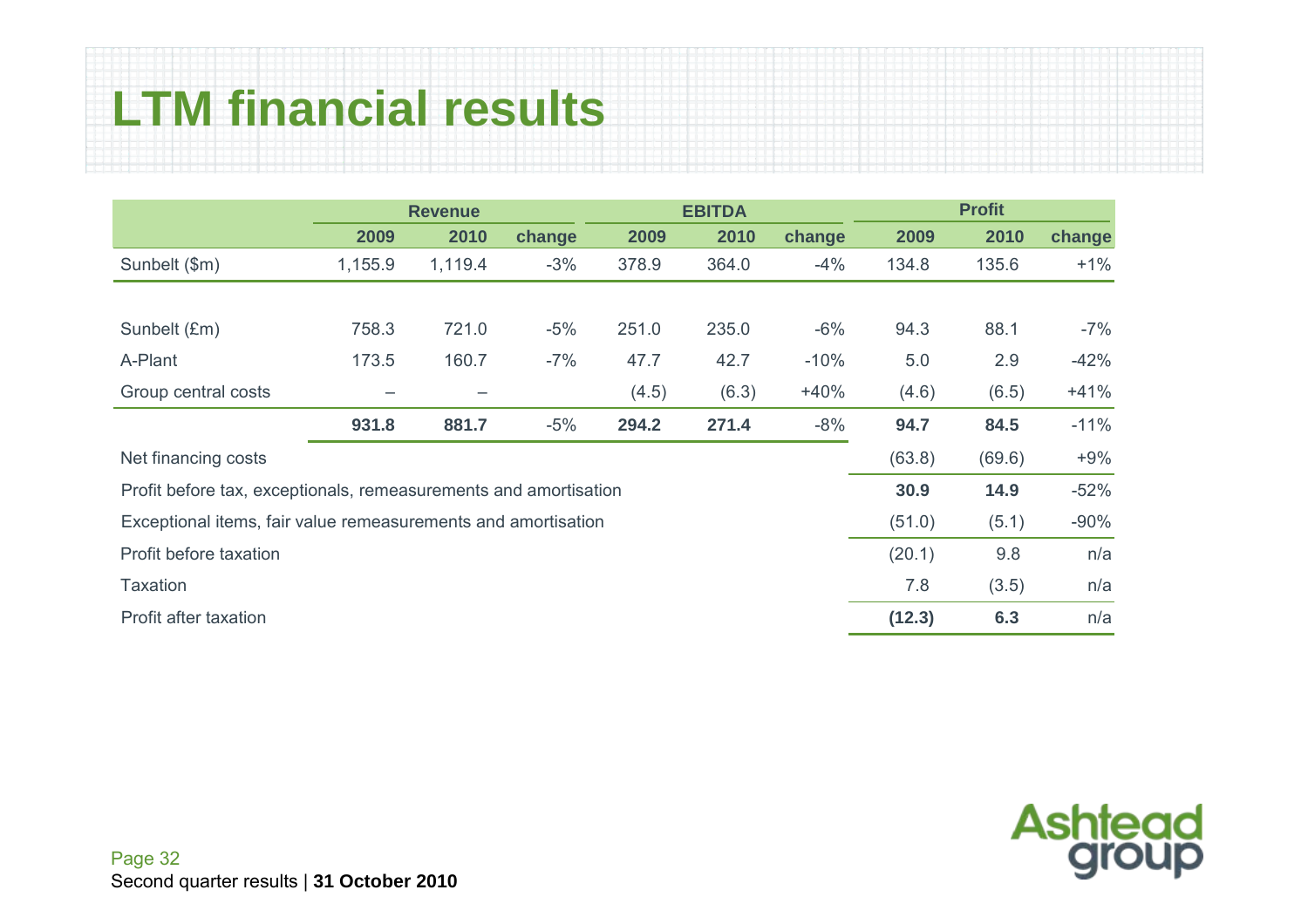### **Stable free cash flow**

|                                                  |       |        |                          |                          |       |       |       |       |        | <b>LTM</b>               |
|--------------------------------------------------|-------|--------|--------------------------|--------------------------|-------|-------|-------|-------|--------|--------------------------|
| $(\text{Em})$                                    | 2002  | 2003   | 2004                     | 2005                     | 2006  | 2007  | 2008  | 2009  | 2010   | <b>Oct 10</b>            |
| <b>EBITDA before exceptional items</b>           | 185   | 150    | 147                      | 170                      | 225   | 310   | 380   | 359   | 255    | 271                      |
| Cash conversion ratio <sup>1</sup>               | 105%  | 105%   | 95%                      | 97%                      | 96%   | 103%  | 94%   | 104%  | 104%   | 98%                      |
| Cash inflow from operations before fleet changes |       |        |                          |                          |       |       |       |       |        |                          |
| and exceptionals                                 | 194   | 157    | 140                      | 165                      | 215   | 319   | 356   | 374   | 266    | 266                      |
| Maintenance capital expenditure                  | (117) | (89)   | (83)                     | (101)                    | (167) | (245) | (231) | (236) | (43)   | (112)                    |
| Disposal proceeds                                | 27    | 29     | 32                       | 36                       | 50    | 78    | 93    | 92    | 31     | 40                       |
| Interest and tax                                 | (47)  | (40)   | (33)                     | (31)                     | (41)  | (69)  | (83)  | (64)  | (54)   | (64)                     |
| Cash flow before growth investment & excep'ls    | 57    | 57     | 56                       | 69                       | 57    | 83    | 135   | 166   | 200    | 130                      |
| Growth capital expenditure                       | (86)  | (18)   | $\overline{\phantom{a}}$ | (10)                     | (63)  | (63)  | (120) |       |        | $\overline{\phantom{a}}$ |
| Exceptional income/(costs)                       | 16    | (8)    | (17)                     | (6)                      | (20)  | (69)  | (10)  | (9)   | (8)    | (5)                      |
| Acquisitions & disposals                         | (3)   | (1)    | 15                       |                          | (44)  | (327) | (6)   | 89    | (1)    | (1)                      |
| Cash flow available for equity holders           | (16)  | 30     | 54                       | 54                       | (70)  | (376) | (1)   | 246   | 191    | 124                      |
| Dividends paid                                   |       | (9)    | $\overline{\phantom{a}}$ | $\overline{\phantom{a}}$ | (2)   | (7)   | (10)  | (13)  | (13)   | (15)                     |
| Share issues/purchase of own shares              |       | $\sim$ | ۰                        | ٠                        | 69    | 144   | (24)  | (16)  | $\sim$ |                          |
| (Increase)/reduction in net debt from cashflow   |       | 21     | 54                       | 54                       | (3)   | (239) | (35)  | 217   | 178    | 109                      |

**1 Cash inflow from operations before fleet changes and exceptionals as a percentage of EBITDA before exceptionals** 

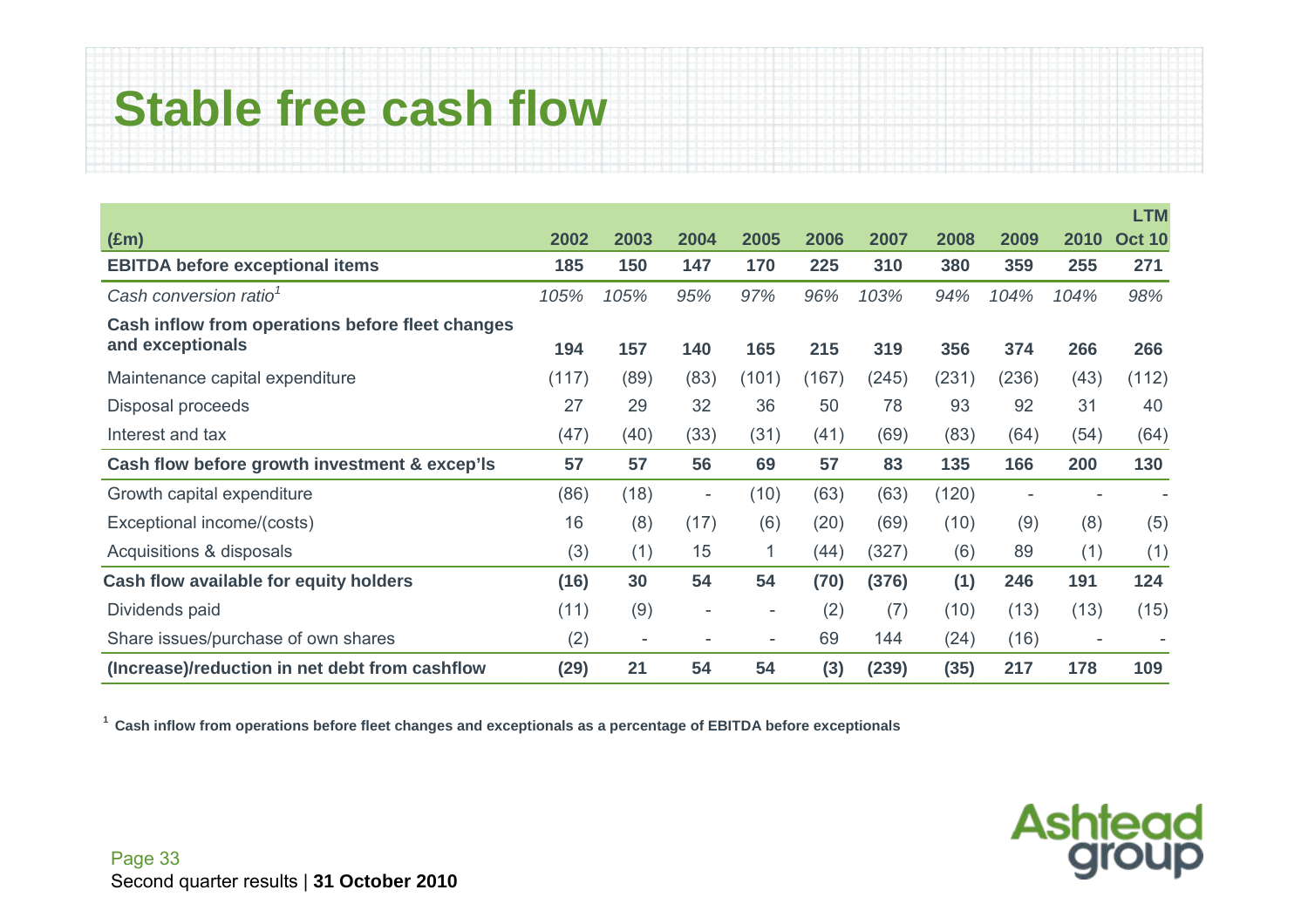#### **Fleet planning**

**- fleet stabilising in terms of both age and size**



**Group fleet size1**

1 Weighted by net book value